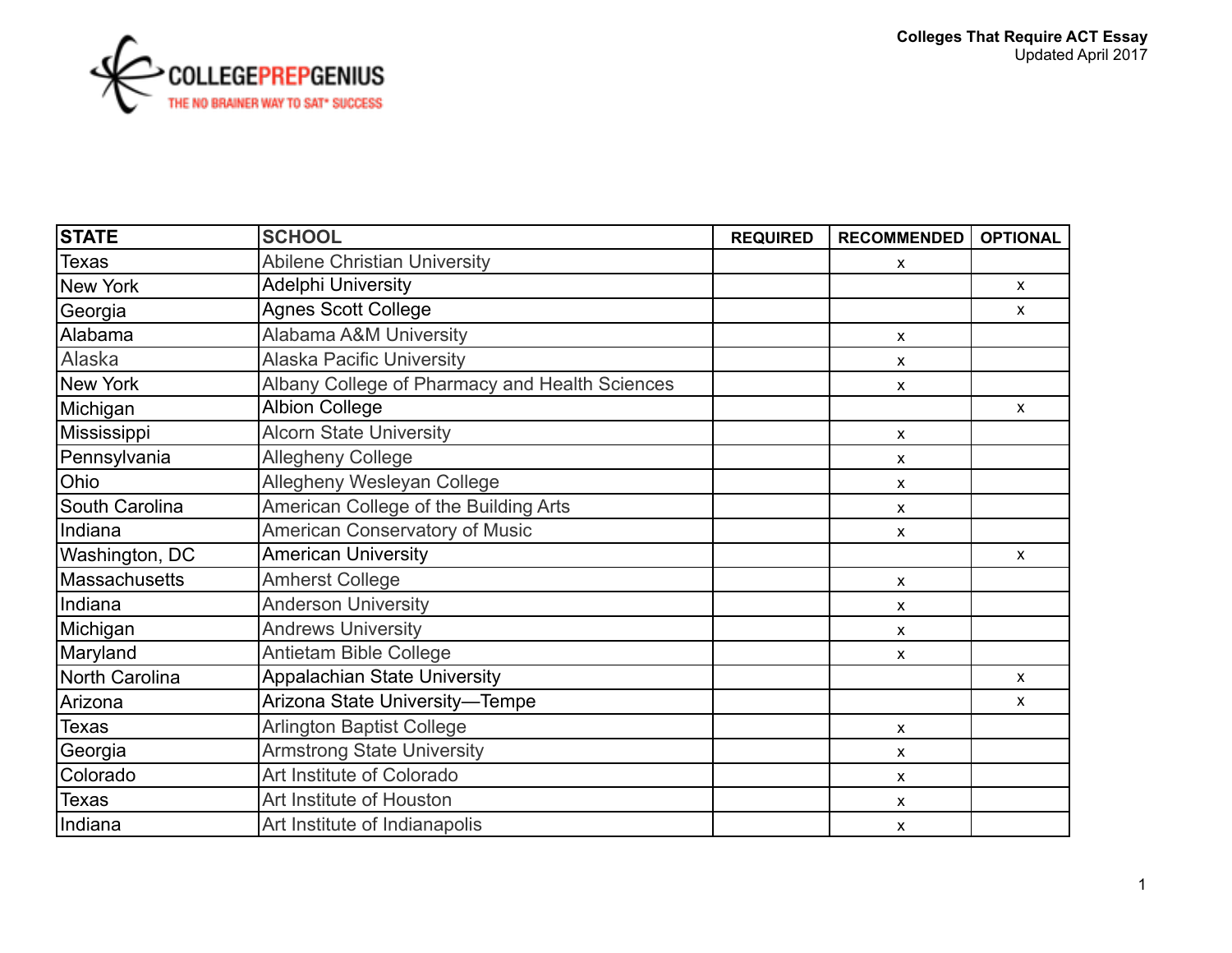

| <b>STATE</b>   | <b>SCHOOL</b>                          | <b>REQUIRED</b> | <b>RECOMMENDED</b>        | <b>OPTIONAL</b> |
|----------------|----------------------------------------|-----------------|---------------------------|-----------------|
| Nevada         | Art Institute of Las Vegas             |                 | X                         |                 |
| Ohio           | Art Institute of Ohio                  |                 | X                         |                 |
| Washington     | Art Institute of Seattle               |                 | X                         |                 |
| Minnesota      | Art Institutes International Minnesota |                 | X                         |                 |
| lowa           | <b>Ashford University</b>              |                 | X                         |                 |
| Massachusetts  | <b>Atlantic Union College</b>          | $\pmb{\chi}$    |                           |                 |
| Alabama        | <b>Auburn University</b>               |                 | X                         |                 |
| Minnesota      | Augsburg College                       |                 | $\boldsymbol{\mathsf{x}}$ |                 |
| Illinois       | Augustana College                      |                 |                           | $\mathsf{x}$    |
| <b>Texas</b>   | <b>Austin College</b>                  |                 | X                         |                 |
| Florida        | <b>Ave Maria University</b>            |                 | X                         |                 |
| Massachusetts  | <b>Babson College</b>                  |                 |                           | $\mathsf{x}$    |
| Michigan       | <b>Baker College at Allen Park</b>     |                 | X                         |                 |
| Michigan       | <b>Baker College Online</b>            |                 | X                         |                 |
| Ohio           | <b>Baldwin Wallace University</b>      |                 |                           | $\mathsf{x}$    |
| Indiana        | <b>Ball State University</b>           |                 | X                         |                 |
| Missouri       | <b>Baptist Bible College</b>           |                 | x                         |                 |
| North Carolina | <b>Barber-Scotia College</b>           |                 | x                         |                 |
| Kansas         | <b>Barclay College</b>                 |                 | X                         |                 |
| New York       | <b>Bard College</b>                    |                 |                           | $\mathsf{x}$    |
| Massachusetts  | Bard College at Simon's Rock           |                 | X                         |                 |
| New York       | <b>Barnard College</b>                 |                 | X                         |                 |
| Maine          | <b>Bates College</b>                   |                 |                           | $\pmb{\chi}$    |
| Massachusetts  | <b>Bay Path University</b>             |                 | X                         |                 |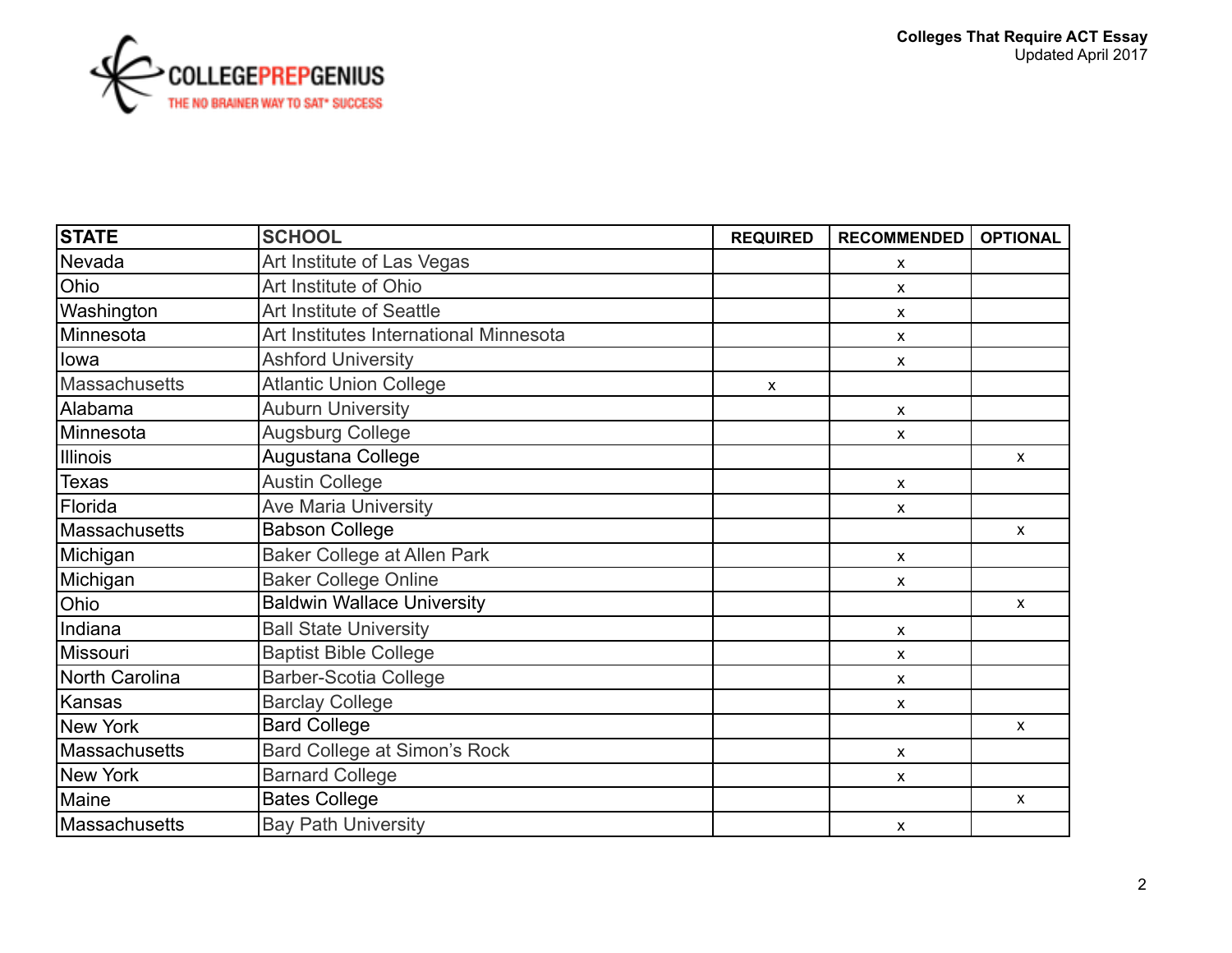

| <b>STATE</b>         | <b>SCHOOL</b>                         | <b>REQUIRED</b> | <b>RECOMMENDED</b> | <b>OPTIONAL</b> |
|----------------------|---------------------------------------|-----------------|--------------------|-----------------|
| <b>Texas</b>         | <b>Baylor University</b>              |                 | X                  |                 |
| Massachusetts        | <b>Becker College</b>                 |                 | X                  |                 |
| Wisconsin            | <b>Beloit College</b>                 |                 |                    | $\mathsf{X}$    |
| Illinois             | <b>Benedictine University</b>         |                 | X                  |                 |
| North Carolina       | <b>Bennett College</b>                |                 | X                  |                 |
| lVermont             | <b>Bennington College</b>             |                 |                    | $\mathsf{X}$    |
| Massachusetts        | <b>Bentley University</b>             |                 |                    | $\mathsf{X}$    |
| Kentucky             | Berea College                         |                 |                    | $\mathsf{X}$    |
| Georgia              | <b>Berry College</b>                  | X               |                    |                 |
| Minnesota            | <b>Bethany Lutheran College</b>       |                 | X                  |                 |
| <b>Tennessee</b>     | <b>Bethel University</b>              |                 | X                  |                 |
| Florida              | <b>Bethune-Cookman University</b>     |                 | X                  |                 |
| New York             | <b>Binghamton University - SUNY</b>   |                 | X                  |                 |
| California           | <b>Biola University</b>               |                 |                    | $\mathsf{x}$    |
| Alabama              | Birmingham-Southern College           |                 |                    | X               |
| South Dakota         | <b>Black Hills State University</b>   |                 | X                  |                 |
| <b>West Virginia</b> | <b>Bluefield State College</b>        |                 | X                  |                 |
| Idaho                | <b>Boise Bible College</b>            |                 | X                  |                 |
| Massachusetts        | <b>Boston College</b>                 |                 |                    | $\mathsf{X}$    |
| Massachusetts        | <b>Boston University</b>              |                 |                    | $\mathsf{x}$    |
| Maine                | <b>Bowdoin College</b>                |                 |                    | X               |
| Ohio                 | <b>Bowling Green State University</b> |                 | X                  |                 |
| Illinois             | <b>Bradley University</b>             |                 |                    | X               |
| Massachusetts        | <b>Brandeis University</b>            |                 |                    | X               |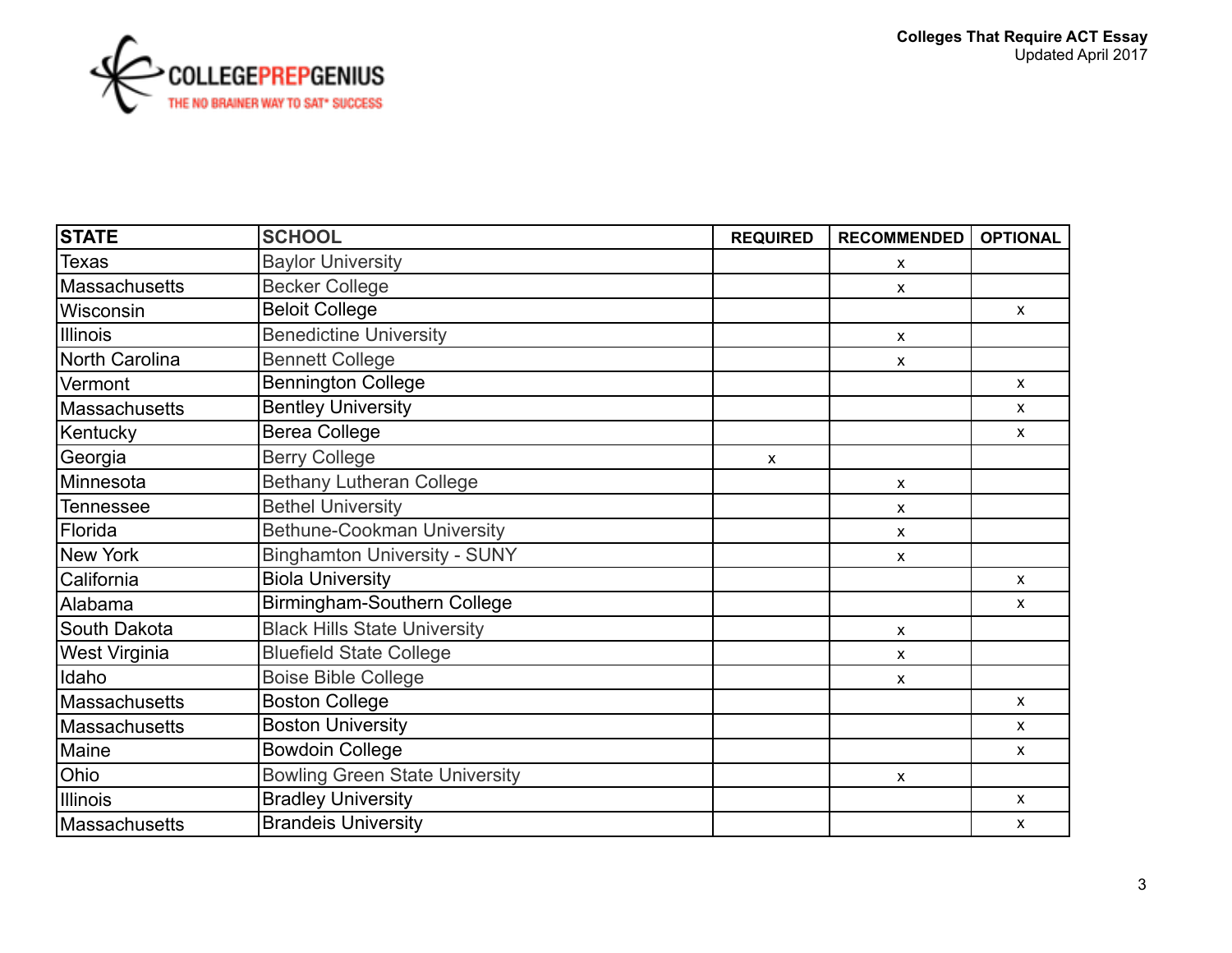

| <b>STATE</b>       | <b>SCHOOL</b>                                             | <b>REQUIRED</b> | <b>RECOMMENDED</b>        | <b>OPTIONAL</b> |
|--------------------|-----------------------------------------------------------|-----------------|---------------------------|-----------------|
| North Carolina     | <b>Brevard University</b>                                 |                 | X                         |                 |
| Massachusetts      | <b>Bridgewater State University</b>                       |                 | X                         |                 |
| Utah               | <b>Brigham Young University</b>                           |                 | x                         |                 |
| Utah               | <b>Brigham Young University-Provo</b>                     |                 |                           | $\mathsf{x}$    |
| Rhode Island       | <b>Brown University</b>                                   |                 | X                         |                 |
| Tennessee          | <b>Bryan College</b>                                      |                 | X                         |                 |
| Pennsylvania       | <b>Bryn Athyn College</b>                                 |                 | X                         |                 |
| Pennsylvania       | <b>Bryn Mawr College</b>                                  |                 | $\mathsf{x}$              |                 |
| Pennsylvania       | <b>Bucknell University</b>                                |                 |                           | $\mathsf{X}$    |
| Indiana            | <b>Butler University</b>                                  |                 |                           | $\mathsf{x}$    |
| New Jersey         | <b>Caldwell College</b>                                   | $\mathsf{x}$    |                           |                 |
| California         | California Christian College                              |                 | $\mathsf{x}$              |                 |
| California         | California Institute of Technology                        | $\mathsf{x}$    |                           |                 |
| <b>ICalifornia</b> | California Lutheran University                            |                 | $\boldsymbol{\mathsf{x}}$ |                 |
| California         | California Lutheran University                            |                 |                           | $\mathsf{x}$    |
| California         | California Polytechnic State University - San Luis Obispo |                 | $\boldsymbol{\mathsf{x}}$ |                 |
| California         | California State Polytechnic University--Pomona           |                 |                           | $\mathsf{X}$    |
| California         | California State University - Bakersfield                 |                 | X                         |                 |
| California         | California State University - Northridge                  |                 | X                         |                 |
| California         | California State University--Fresno                       |                 |                           | $\mathsf{x}$    |
| California         | California State University--Fullerton                    |                 |                           | $\mathsf{X}$    |
| California         | California State University--Long Beach                   |                 |                           | $\mathsf{x}$    |
| California         | California State University--Los Angeles                  |                 |                           | $\mathsf{X}$    |
| California         | California State University--Monterey Bay                 |                 |                           | $\mathsf{X}$    |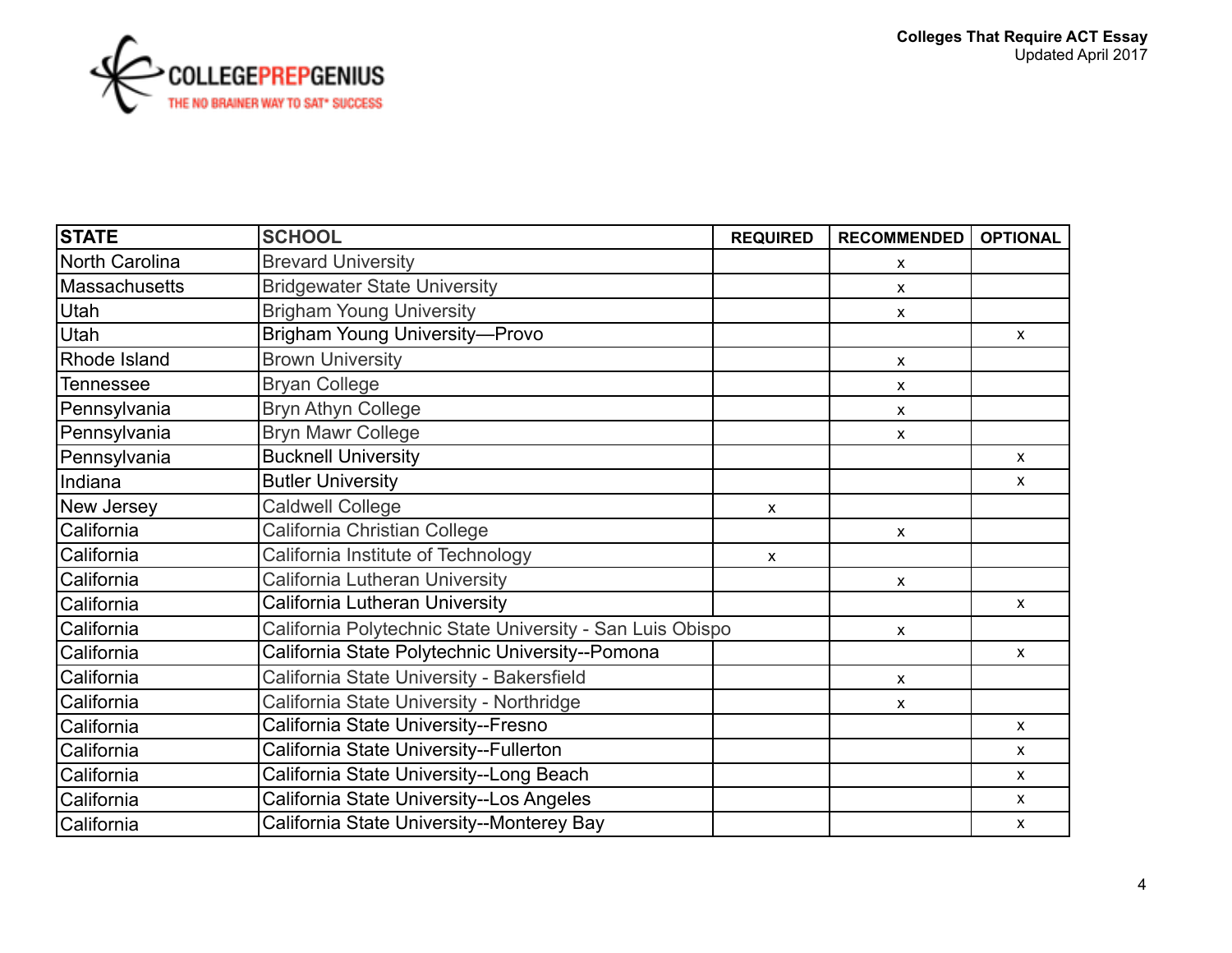

| <b>STATE</b>   | <b>SCHOOL</b>                               | <b>REQUIRED</b> | <b>RECOMMENDED</b> | <b>OPTIONAL</b>    |
|----------------|---------------------------------------------|-----------------|--------------------|--------------------|
| California     | California State University--Northridge     |                 |                    | X                  |
| Kentucky       | <b>Campellsville University</b>             | X               |                    |                    |
| Wisconsin      | <b>Cardinal Stritch University</b>          |                 | X                  |                    |
| Minnesota      | Carleton College                            |                 |                    | $\pmb{\mathsf{X}}$ |
| Pennsylvania   | Carnegie Mellon University                  |                 |                    | X                  |
| Montana        | <b>Carroll College</b>                      |                 | X                  |                    |
| Wisconsin      | <b>Carroll University</b>                   |                 | x                  |                    |
| Tennessee      | <b>Carson-Newman University</b>             |                 | X                  |                    |
| Ohio           | <b>Case Western Reserve University</b>      |                 |                    | $\pmb{\mathsf{X}}$ |
| Ohio           | <b>Cedarville University</b>                |                 | X                  |                    |
| New Jersey     | <b>Centenary College</b>                    |                 | X                  |                    |
| Connecticut    | <b>Central Connecticut State University</b> |                 | X                  |                    |
| Michigan       | <b>Central Michigan University</b>          |                 | X                  |                    |
| Ohio           | <b>Central State University</b>             |                 | X                  |                    |
| Kentucky       | <b>Centre College</b>                       | X               |                    |                    |
| Ohio           | <b>Chamberlain College of Nursing</b>       |                 | X                  |                    |
| California     | <b>Chapman University</b>                   | $\mathsf{x}$    |                    |                    |
| South Carolina | <b>Charleston Southern University</b>       |                 | X                  |                    |
| Pennsylvania   | <b>Cheyney University of Pennsylvania</b>   |                 | X                  |                    |
| North Carolina | <b>Chowan University</b>                    |                 | X                  |                    |
| Illinois       | <b>Christian Life College</b>               |                 | X                  |                    |
| Virginia       | <b>Christopher Newport University</b>       |                 |                    | $\mathsf{x}$       |
| California     | <b>Claremont McKenna College</b>            | X               |                    |                    |
| Massachusetts  | <b>Clark University</b>                     |                 |                    | $\pmb{\chi}$       |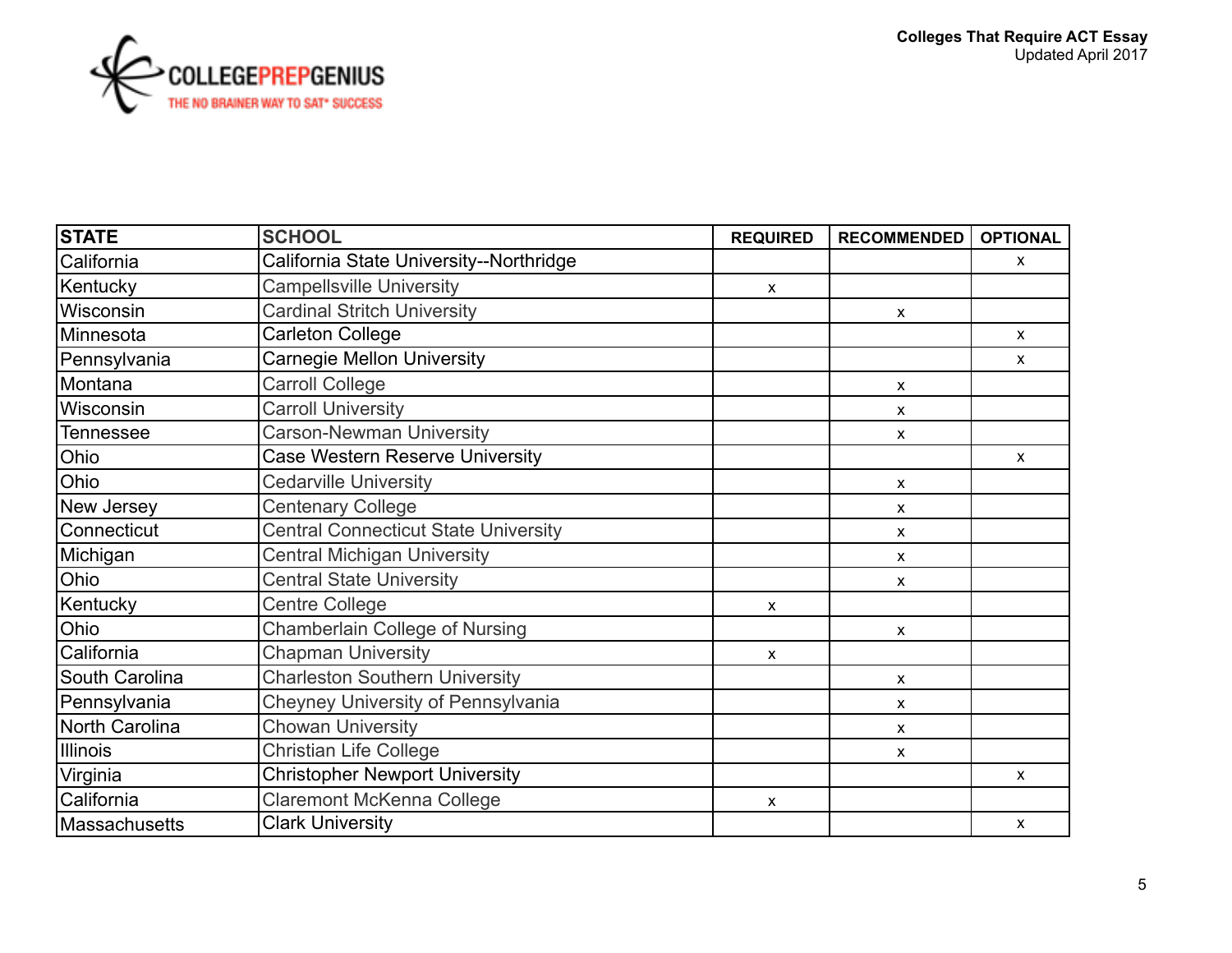

| <b>STATE</b>    | <b>SCHOOL</b>                         | <b>REQUIRED</b> | <b>RECOMMENDED</b> | <b>OPTIONAL</b> |
|-----------------|---------------------------------------|-----------------|--------------------|-----------------|
| <b>New York</b> | <b>Clarkson University</b>            |                 |                    | X               |
| Michigan        | <b>Cleary University</b>              |                 | $\mathsf{x}$       |                 |
| South Carolina  | <b>Clemson University</b>             |                 |                    | $\mathsf{x}$    |
| Ohio            | <b>Cleveland Institute of Music</b>   |                 | X                  |                 |
| South Carolina  | <b>Coastal Carolina University</b>    |                 | X                  |                 |
| lowa            | Coe College                           |                 |                    | $\mathsf{x}$    |
| California      | <b>Cogswell Polytechnical College</b> |                 | X                  |                 |
| Maine           | <b>Colby College</b>                  |                 |                    |                 |
| New York        | <b>Colgate University</b>             |                 |                    | $\mathsf{x}$    |
| State           | <b>State College</b>                  |                 | X                  |                 |
| Michigan        | <b>College for Creative Studies</b>   | X               |                    |                 |
| Florida         | <b>College of Central Florida</b>     |                 | X                  |                 |
| South Carolina  | <b>College of Charleston</b>          |                 | X                  |                 |
| New York        | <b>College of Mount Saint Vincent</b> |                 | X                  |                 |
| New Jersey      | College of New Jersey                 |                 |                    | $\mathsf{x}$    |
| New York        | <b>College of New Rochelle</b>        |                 | X                  |                 |
| Minnesota       | <b>College of Saint Benedict</b>      |                 | X                  |                 |
| Vermont         | College of Saint Joseph               |                 | X                  |                 |
| Massachusetts   | College of the Holy Cross             |                 |                    | $\mathsf{x}$    |
| Missouri        | College of the Ozarks                 | $\mathsf{x}$    |                    |                 |
| Virginia        | College of William and Mary           |                 |                    | $\pmb{\chi}$    |
| Ohio            | College of Wooster                    |                 | X                  |                 |
| Colorado        | Colorado College                      |                 |                    | $\mathsf{x}$    |
| Colorado        | <b>Colorado School of Mines</b>       |                 | X                  |                 |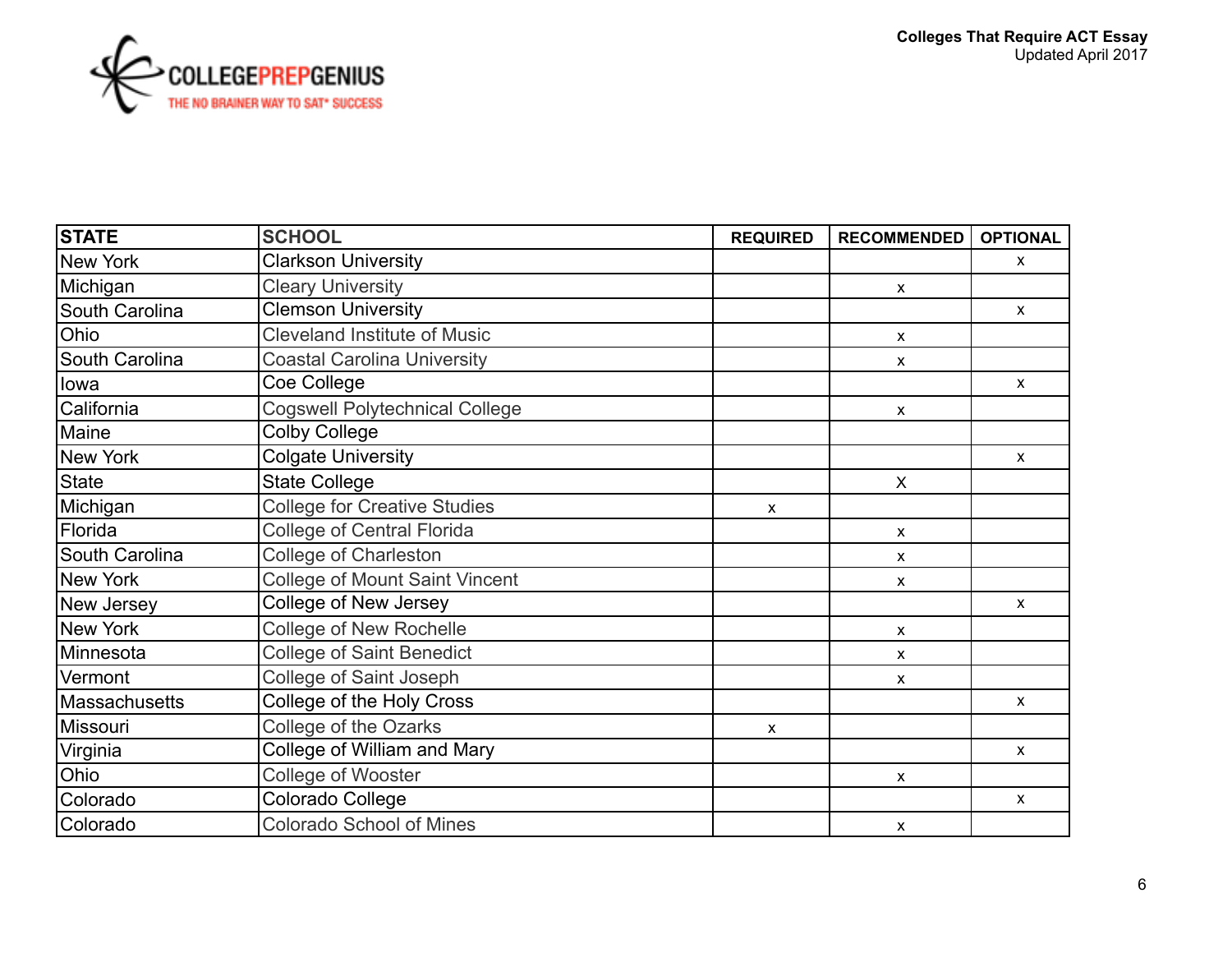

| <b>STATE</b>  | <b>SCHOOL</b>                               | <b>REQUIRED</b> | <b>RECOMMENDED</b>        | <b>OPTIONAL</b> |
|---------------|---------------------------------------------|-----------------|---------------------------|-----------------|
| Colorado      | <b>Colorado State University</b>            |                 |                           | X               |
| Illinois      | Columbia College Chicago                    |                 | X                         |                 |
| California    | Columbia College Hollywood                  |                 | X                         |                 |
| New York      | <b>Columbia University</b>                  |                 |                           | $\mathsf{x}$    |
| Michigan      | <b>Compass College of Cinematic Ars</b>     |                 | X                         |                 |
| New York      | Concordia College                           | X               |                           |                 |
| Minnesota     | Concordia College - Moorhead                |                 | X                         |                 |
| Michigan      | Concordia University - Ann Arbor            |                 | X                         |                 |
| Connecticut   | <b>Connecticut College</b>                  |                 |                           | $\mathsf{X}$    |
| New York      | <b>Cooper Union</b>                         |                 | X                         |                 |
| lowa          | <b>Cornell College</b>                      |                 |                           | $\mathsf{X}$    |
| New York      | <b>Cornell University</b>                   |                 |                           | $\mathsf{X}$    |
| Michigan      | <b>Cornerstone University</b>               |                 | X                         |                 |
| Georgia       | <b>Covenant College</b>                     |                 | X                         |                 |
| Nebraska      | <b>Creighton University</b>                 |                 |                           | $\mathsf{X}$    |
| Indiana       | <b>Crossroads Bible College</b>             |                 | X                         |                 |
| New York      | <b>Culinary Institute of America</b>        |                 | x                         |                 |
| Tennessee     | <b>Cumberland University</b>                |                 | $\mathsf{x}$              |                 |
| New York      | CUNY - John Jay College of Criminal Justice | X               |                           |                 |
| New York      | <b>CUNY - Medgar Evers College</b>          |                 | $\boldsymbol{\mathsf{x}}$ |                 |
| New York      | <b>CUNY-Baruch College</b>                  |                 |                           | $\mathsf{X}$    |
| <b>Texas</b>  | <b>Dallas Christian College</b>             |                 | X                         |                 |
| Illinois      | DanEL Christian College                     |                 | X                         |                 |
| New Hampshire | Daniel Webster College                      |                 | X                         |                 |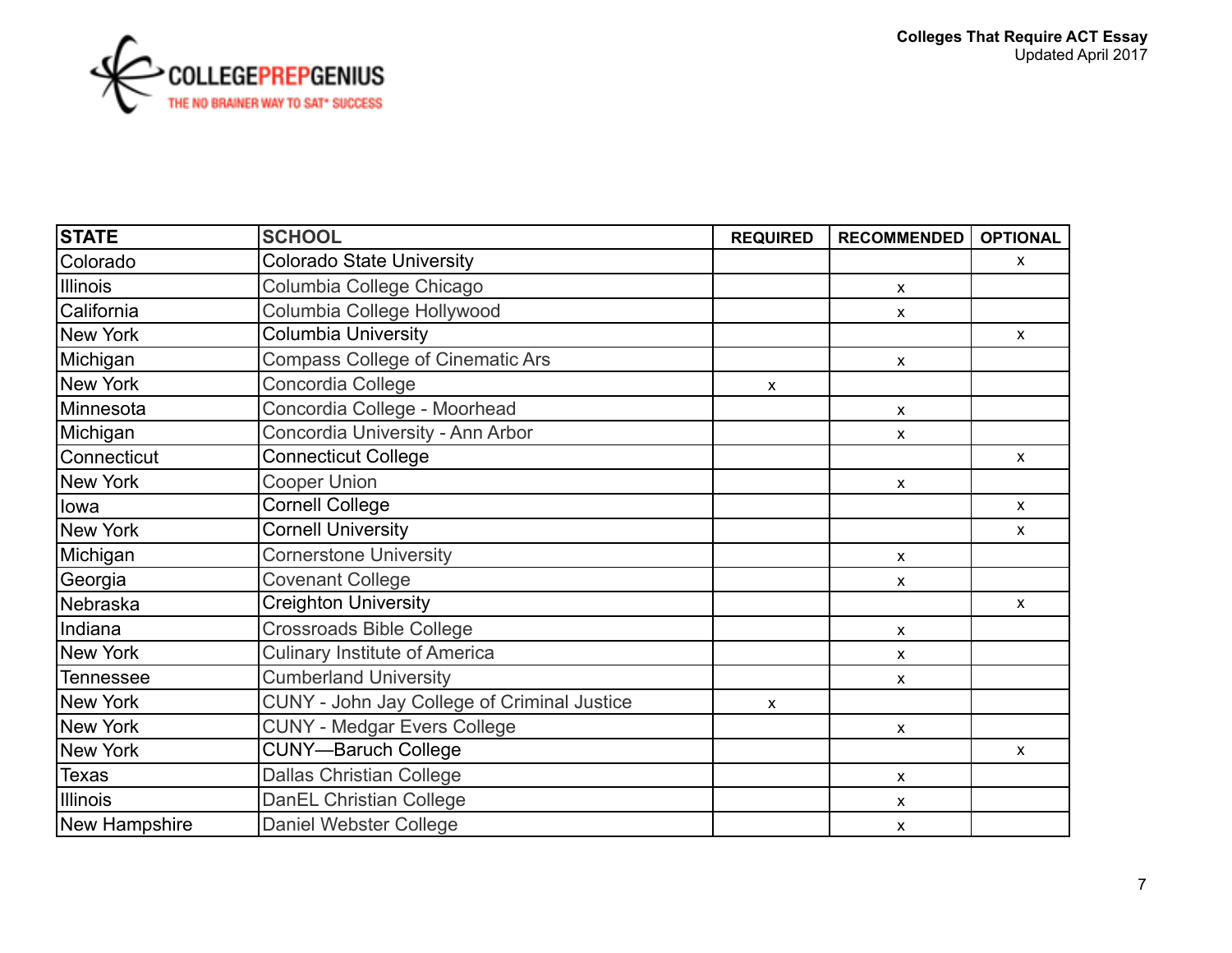

| <b>STATE</b>   | <b>SCHOOL</b>                               | <b>REQUIRED</b> | <b>RECOMMENDED</b> | <b>OPTIONAL</b> |
|----------------|---------------------------------------------|-----------------|--------------------|-----------------|
| New Hampshire  | Dartmouth College                           | X               |                    |                 |
| North Carolina | Davidson College                            |                 |                    | X.              |
| Pennsylvania   | <b>Delaware Valley College</b>              | $\mathsf{x}$    |                    |                 |
| Ohio           | <b>Denison University</b>                   |                 |                    | $\mathsf{X}$    |
| Illinois       | <b>DePaul University</b>                    |                 |                    | $\mathsf{X}$    |
| Indiana        | <b>DePauw University</b>                    |                 |                    | $\mathsf{X}$    |
| Pennsylvania   | <b>Dickinson College</b>                    |                 |                    | $\mathsf{x}$    |
| North Dakota   | <b>Dickinson State University</b>           |                 | $\mathsf{x}$       |                 |
| Washington     | DigiPen Institute of Technology             |                 | X                  |                 |
| lowa           | <b>Divine Word College</b>                  |                 | $\mathsf{x}$       |                 |
| New York       | Dominican College                           |                 | $\mathsf{x}$       |                 |
| California     | Dominican University of California          |                 | X                  |                 |
| llowa          | <b>Drake University</b>                     |                 |                    | $\mathsf{X}$    |
| New Jersey     | <b>Drew University</b>                      |                 |                    | $\mathsf{x}$    |
| Pennsylvania   | <b>Drexel University</b>                    |                 |                    | $\mathsf{X}$    |
| Missouri       | <b>Drury University</b>                     |                 | $\mathsf{x}$       |                 |
| North Carolina | <b>Duke University</b>                      | X               |                    |                 |
| Pennsylvania   | <b>Duquesne University</b>                  |                 |                    | $\mathsf{x}$    |
| Indiana        | Earlham College                             |                 |                    | X               |
| Illinois       | <b>East-West University</b>                 |                 | X                  |                 |
| Connecticut    | <b>Eastern Connecticut State University</b> |                 | X                  |                 |
| Illinois       | <b>Eastern Illinois University</b>          |                 | X                  |                 |
| North Carolina | <b>Elizabeth City State University</b>      | X               |                    |                 |
| Pennsylvania   | <b>Elizabethtown College</b>                |                 | X                  |                 |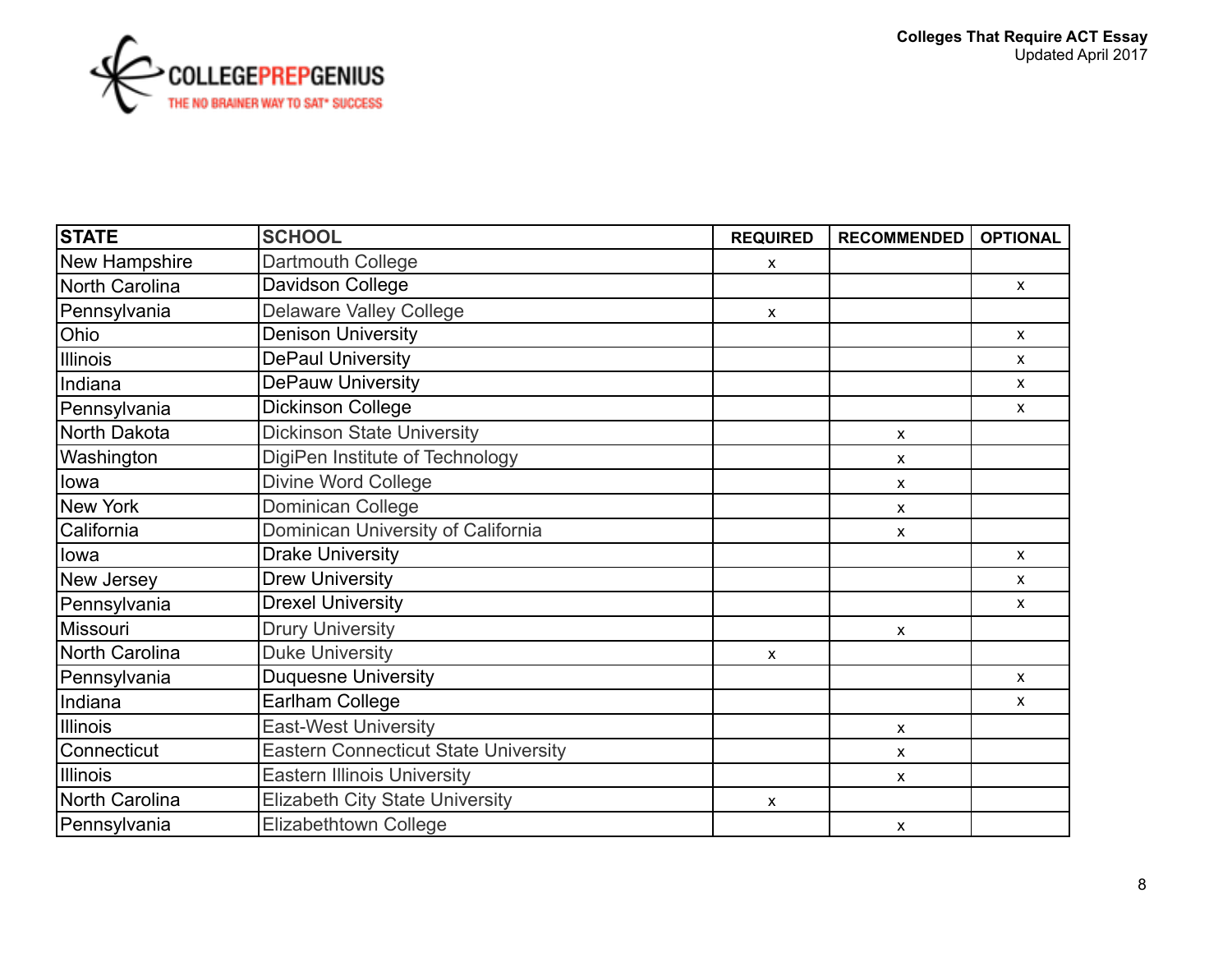

| <b>STATE</b>   | <b>SCHOOL</b>                                             | <b>REQUIRED</b> | <b>RECOMMENDED</b> | <b>OPTIONAL</b> |
|----------------|-----------------------------------------------------------|-----------------|--------------------|-----------------|
| Illinois       | <b>Elmhurst College</b>                                   |                 |                    | $\mathsf{x}$    |
| Massachusetts  | <b>Elms College</b>                                       |                 | X                  |                 |
| North Carolina | <b>Elon University</b>                                    |                 |                    | $\mathsf{x}$    |
| Florida        | <b>Embry-Riddle Aeronautical University</b>               |                 |                    | $\mathsf{x}$    |
| Massachusetts  | <b>Emerson College</b>                                    |                 |                    | $\mathsf{x}$    |
| Georgia        | <b>Emmanuel College</b>                                   |                 | X                  |                 |
| Florida        | <b>Emmaus Baptist College</b>                             |                 | X                  |                 |
| Virginia       | <b>Emory and Henry College</b>                            |                 | x                  |                 |
| Georgia        | <b>Emory University</b>                                   | $\mathsf{x}$    |                    |                 |
| Massachusetts  | <b>Endicott College</b>                                   |                 | X                  |                 |
| Missouri       | <b>Evangel University</b>                                 | $\mathsf{x}$    |                    |                 |
| Connecticut    | <b>Fairfield University</b>                               |                 |                    | $\mathsf{x}$    |
| Indiana        | Fairhaven College                                         | X               |                    |                 |
| lowa           | <b>Faith Baptist Bible College</b>                        |                 | X                  |                 |
| New York       | Farmingdale State College                                 |                 | X                  |                 |
| California     | Fashion Institute of Design & Merchandising - Los Angeles |                 | X                  |                 |
| North Carolina | <b>Fayetteville State University</b>                      | $\mathsf{x}$    |                    |                 |
| Tennessee      | <b>Fisk University</b>                                    |                 | X                  |                 |
| New York       | <b>Five Towns College</b>                                 | $\mathsf{x}$    |                    |                 |
| Florida        | <b>Florida A&amp;M University</b>                         | <b>X</b>        |                    |                 |
| Florida        | <b>Florida Atlantic University</b>                        | X               |                    |                 |
| Florida        | <b>Florida College</b>                                    |                 | X                  |                 |
| Florida        | <b>Florida Gulf Coast University</b>                      | X               |                    |                 |
| Florida        | Florida Institute of Technology                           |                 |                    | $\pmb{\chi}$    |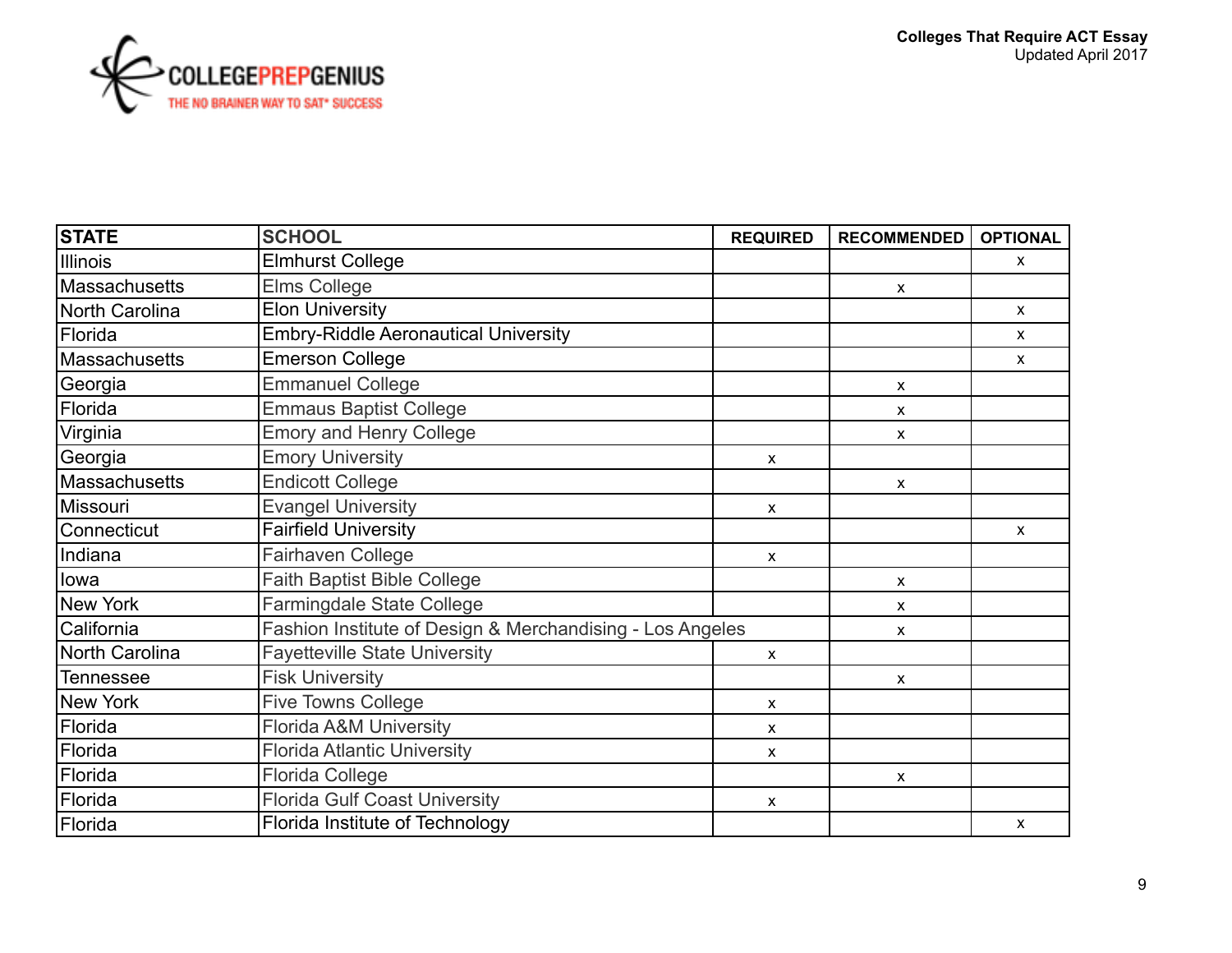

| <b>STATE</b>         | <b>SCHOOL</b>                           | <b>REQUIRED</b> | <b>RECOMMENDED</b>        | <b>OPTIONAL</b> |
|----------------------|-----------------------------------------|-----------------|---------------------------|-----------------|
| Florida              | <b>Florida International University</b> | X               |                           |                 |
| Florida              | <b>Florida State University</b>         |                 |                           | X               |
| New York             | <b>Fordham University</b>               | X               |                           |                 |
| Georgia              | <b>Fort Valley State University</b>     |                 | $\pmb{\mathsf{X}}$        |                 |
| Pennsylvania         | <b>Franklin and Marshall College</b>    |                 |                           | $\mathsf{X}$    |
| Indiana              | <b>Franklin College</b>                 |                 | $\boldsymbol{\mathsf{x}}$ |                 |
| New Hampshire        | <b>Franklin Pierce University</b>       |                 | $\boldsymbol{\mathsf{x}}$ |                 |
| California           | <b>Fresno Pacific University</b>        |                 | $\boldsymbol{\mathsf{x}}$ |                 |
| South Carolina       | <b>Furman University</b>                |                 | $\boldsymbol{\mathsf{x}}$ |                 |
| Washington DC        | <b>Gallaudet University</b>             | $\mathsf{x}$    |                           |                 |
| Virginia             | <b>George Mason University</b>          |                 |                           | $\mathsf{X}$    |
| <b>Washington DC</b> | <b>George Washington University</b>     |                 | $\mathsf{x}$              |                 |
| Utah                 | George Wythe University                 |                 | $\boldsymbol{\mathsf{x}}$ |                 |
| Washington, DC       | <b>Georgetown University</b>            |                 |                           | $\mathsf{x}$    |
| Georgia              | Georgia Institute of Technology         | $\mathsf{x}$    |                           |                 |
| Georgia              | Georgia Southern University             | X               |                           |                 |
| Georgia              | Georgia State University                | $\mathsf{x}$    |                           |                 |
| Pennsylvania         | Gettysburg College                      |                 | $\boldsymbol{\mathsf{x}}$ |                 |
| New York             | Globe Institute of Technology           |                 | X                         |                 |
| Ohio                 | God's Bible School and College          | $\mathsf{x}$    |                           |                 |
| California           | Golden State Baptist College            | X               |                           |                 |
| Washington           | <b>Gonzaga University</b>               |                 |                           | X.              |
| Massachusetts        | Gordon College - MA                     |                 | $\boldsymbol{\mathsf{x}}$ |                 |
| Indiana              | <b>Goshen College</b>                   |                 |                           | $\mathsf{X}$    |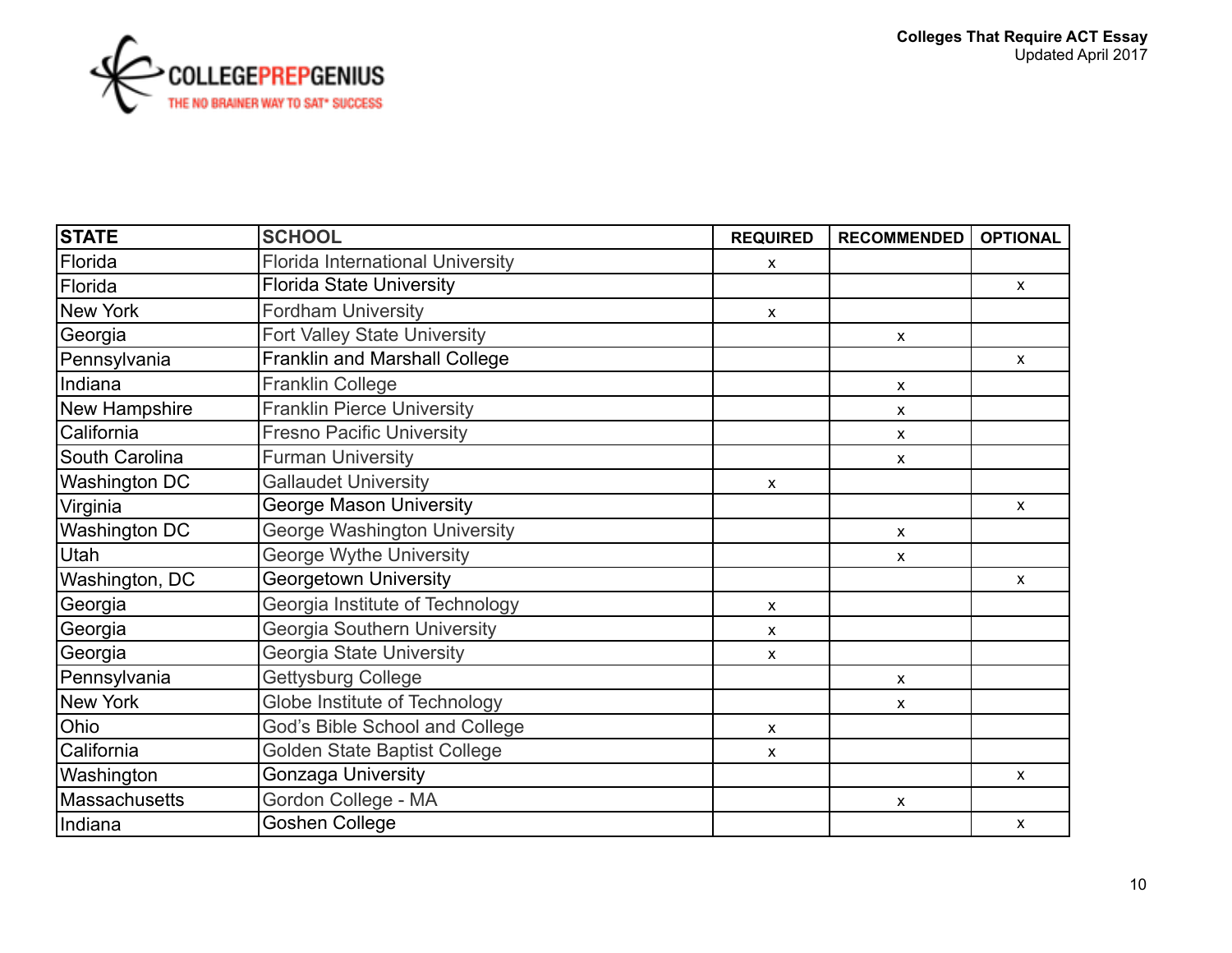

| <b>STATE</b>   | <b>SCHOOL</b>                            | <b>REQUIRED</b> | <b>RECOMMENDED</b> | <b>OPTIONAL</b> |
|----------------|------------------------------------------|-----------------|--------------------|-----------------|
| Maryland       | <b>Goucher College</b>                   |                 |                    | X               |
| North Carolina | <b>Grace Baptist Bible College</b>       |                 | X                  |                 |
| Michigan       | <b>Grace Baptist College</b>             |                 | X                  |                 |
| Michigan       | <b>Grace Bible College</b>               |                 | X                  |                 |
| Arizona        | <b>Grand Canyon University</b>           |                 | X                  |                 |
| Michigan       | <b>Grand Valley State University</b>     |                 | X                  |                 |
| llowa          | <b>Grand View University</b>             |                 | X                  |                 |
| Michigan       | <b>Great Lakes Christian College</b>     |                 | X                  |                 |
| Illinois       | Greenville College                       |                 | X                  |                 |
| lowa           | <b>Grinnell College</b>                  |                 |                    | $\mathsf{X}$    |
| Minnesota      | <b>Gustavus Adolphus College</b>         |                 | X                  |                 |
| Pennsylvania   | <b>Gwynedd Mercy University</b>          |                 | X                  |                 |
| New York       | <b>Hamilton College</b>                  |                 |                    | $\pmb{\chi}$    |
| Minnesota      | <b>Hamline University</b>                |                 | X                  |                 |
| Virginia       | Hampden-Sydney College                   |                 | X                  |                 |
| Virginia       | <b>Hampton University</b>                |                 |                    | $\mathsf{x}$    |
| Indiana        | <b>Hanover College</b>                   | X               |                    |                 |
| <b>Texas</b>   | <b>Hardin-Simmons University</b>         | x               |                    |                 |
| Massachusetts  | <b>Harvard College</b>                   | X               |                    |                 |
| Massachusetts  | <b>Harvard University</b>                | X               |                    |                 |
| California     | <b>Harvey Mudd College</b>               | X               |                    |                 |
| Kansas         | <b>Haskell Indian Nations University</b> |                 | X                  |                 |
| Pennsylvania   | <b>Haverford College</b>                 |                 |                    | $\pmb{\chi}$    |
| Hawaii         | <b>Hawaii Pacific University</b>         |                 | X                  |                 |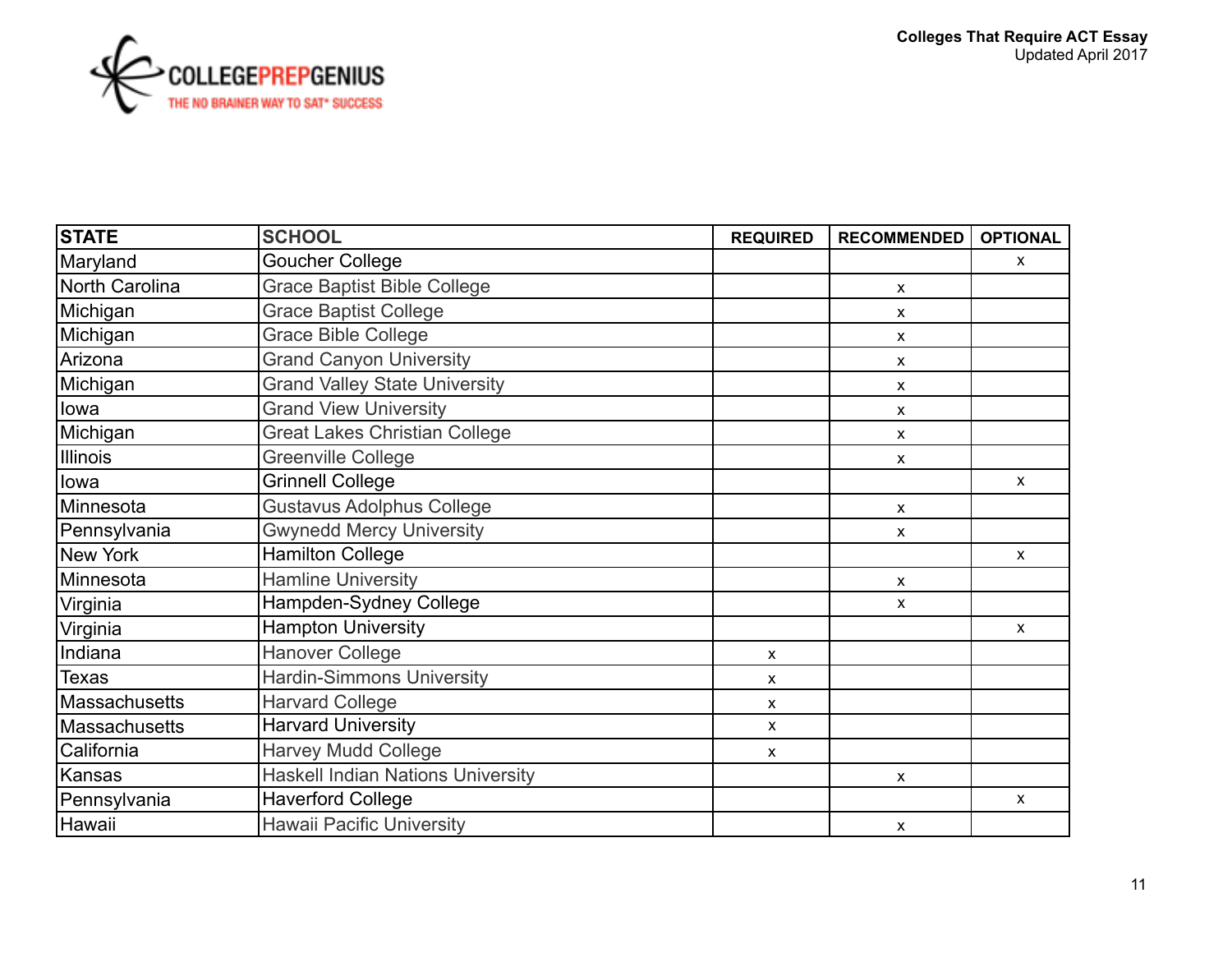

| <b>STATE</b>   | <b>SCHOOL</b>                                      | <b>REQUIRED</b> | <b>RECOMMENDED</b> | <b>OPTIONAL</b> |
|----------------|----------------------------------------------------|-----------------|--------------------|-----------------|
| Ohio           | <b>Heidelberg University</b>                       |                 | x                  |                 |
| Arkansas       | <b>Hendrix College</b>                             |                 |                    | $\mathsf{x}$    |
| Missouri       | <b>Hickey College</b>                              |                 | X                  |                 |
| North Carolina | <b>High Point University</b>                       |                 |                    | $\mathsf{X}$    |
| Michigan       | <b>Hillsdale College</b>                           |                 |                    | X               |
| Oklahoma       | Hillsdale Free Will Baptist College                |                 | X                  |                 |
| New York       | <b>Hobart and William Smith Colleges</b>           |                 | X                  |                 |
| Florida        | <b>Hobe Sound Bible College</b>                    |                 | X                  |                 |
| New York       | <b>Hofstra University</b>                          |                 |                    | $\mathsf{x}$    |
| Virginia       | <b>Hollins University</b>                          |                 | X                  |                 |
| Indiana        | <b>Holy Cross College</b>                          |                 | $\mathsf{x}$       |                 |
| California     | <b>Holy Names University</b>                       |                 | X                  |                 |
| Michigan       | <b>Hope College</b>                                |                 |                    | $\mathsf{X}$    |
| Washington, DC | <b>Howard University</b>                           |                 |                    | $\mathsf{x}$    |
| California     | <b>Humboldt State University</b>                   |                 |                    | $\mathsf{X}$    |
| Indiana        | <b>Huntington University</b>                       |                 | X                  |                 |
| Maine          | <b>Husson University</b>                           |                 | X                  |                 |
| Texas          | <b>Huston-Tillotson University</b>                 |                 | X                  |                 |
| Illinois       | <b>Illinois College</b>                            |                 | X                  |                 |
| Illinois       | Illinois Institute of Technology                   |                 | X                  |                 |
| Illinois       | <b>Illinois State University</b>                   |                 | X                  |                 |
| Illinois       | <b>Illinois Wesleyan University</b>                |                 |                    | $\mathsf{X}$    |
| Indiana        | <b>Indiana State University</b>                    |                 | X                  |                 |
| Indiana        | Indiana University - Purdue University at Columbus |                 | X                  |                 |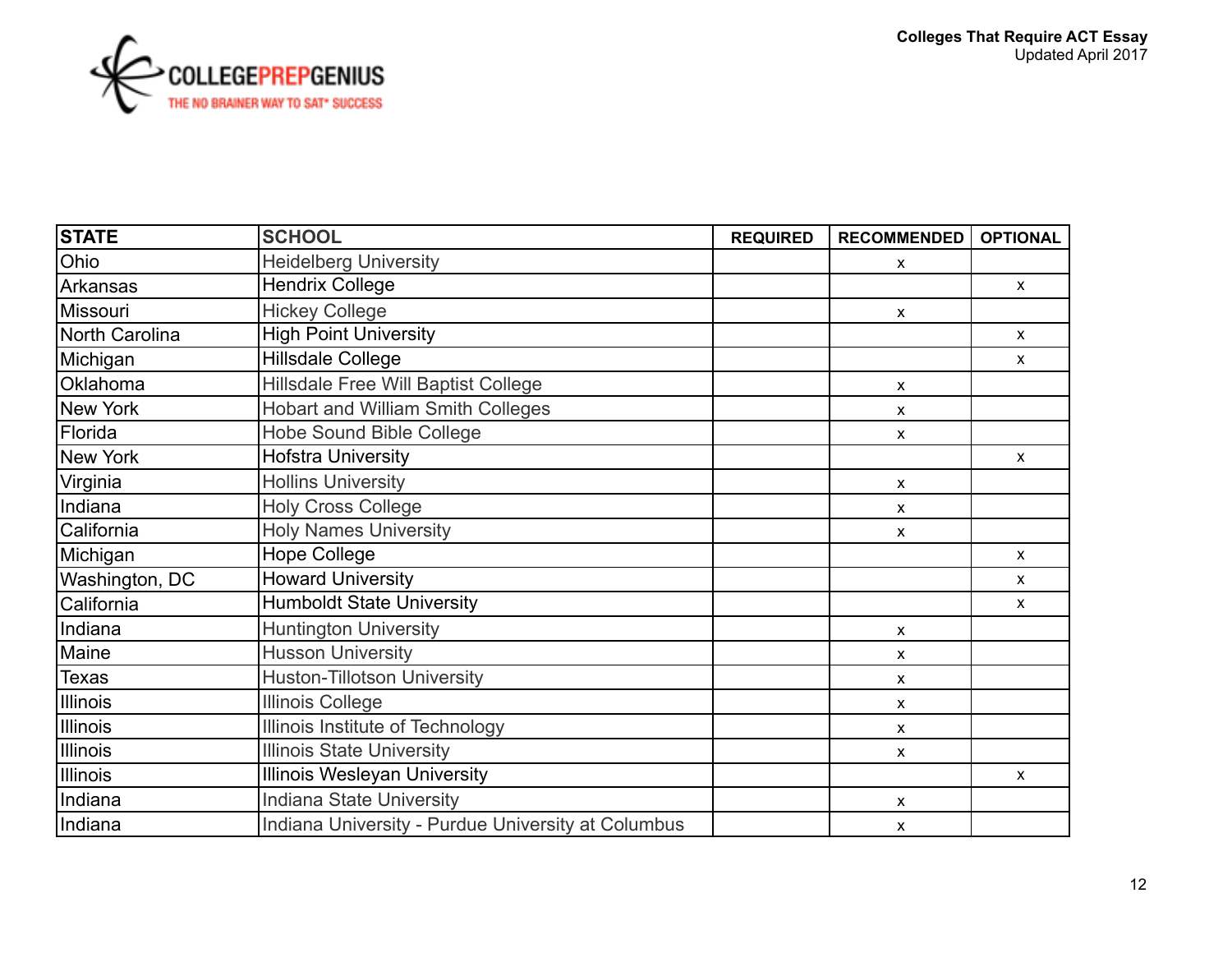

| <b>STATE</b>   | <b>SCHOOL</b>                                          | <b>REQUIRED</b>           | <b>RECOMMENDED</b>        | <b>OPTIONAL</b>    |
|----------------|--------------------------------------------------------|---------------------------|---------------------------|--------------------|
| Indiana        | Indiana University - Purdue University at Indianapolis | X                         |                           |                    |
| Indiana        | Indiana University Bloomington                         | $\boldsymbol{\mathsf{X}}$ |                           |                    |
| Indiana        | <b>Indiana University Northwest</b>                    |                           | X                         |                    |
| Indiana        | <b>Indiana University South Bend</b>                   |                           | $\mathsf{x}$              |                    |
| Indiana        | <b>Indiana University Southeast</b>                    |                           | X                         |                    |
| Indiana        | Indiana University-Bloomington                         |                           |                           | $\mathsf{X}$       |
| Indiana        | Indiana Wesleyan University                            |                           | X                         |                    |
| New York       | Iona College                                           |                           | $\boldsymbol{\mathsf{x}}$ |                    |
| lowa           | <b>Iowa State University</b>                           |                           |                           | $\mathsf{X}$       |
| lowa           | Iowa Wesleyan College                                  |                           | $\boldsymbol{\mathsf{x}}$ |                    |
| New York       | Ithaca College                                         |                           |                           | $\pmb{\chi}$       |
| Virginia       | <b>James Madison University</b>                        |                           |                           | $\pmb{\chi}$       |
| Texas          | Jarvis Christian College                               |                           | X                         |                    |
| Arkansas       | <b>John Brown University</b>                           |                           | X                         |                    |
| Ohio           | <b>John Carroll University</b>                         |                           | X                         |                    |
| Maryland       | <b>Johns Hopkins University</b>                        |                           |                           | $\pmb{\mathsf{X}}$ |
| Colorado       | Johnson & Wales University                             |                           | X                         |                    |
| Florida        | Johnson & Wales University                             |                           | X                         |                    |
| North Carolina | Johnson & Wales University                             |                           | X                         |                    |
| Rhode Island   | Johnson & Wales University                             |                           | X                         |                    |
| Vermont        | <b>Johnson State College</b>                           |                           | X                         |                    |
| Florida        | <b>Johnson University Florida</b>                      |                           | X                         |                    |
| Michigan       | Kalamazoo College                                      |                           | X                         |                    |
| Kansas         | Kansas City College and Bible School                   |                           | X                         |                    |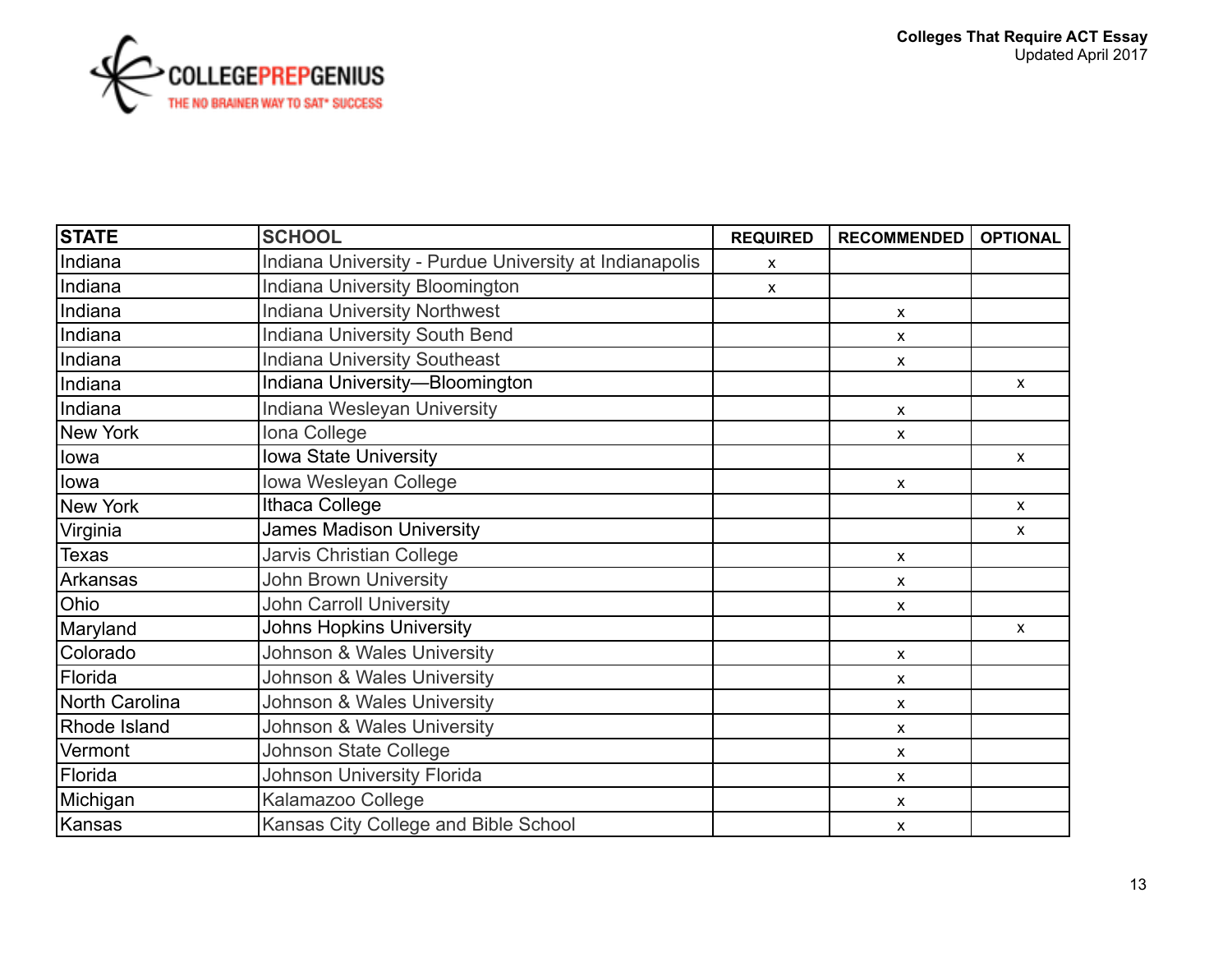| <b>STATE</b>         | <b>SCHOOL</b>                              | <b>REQUIRED</b>           | <b>RECOMMENDED</b>        | <b>OPTIONAL</b> |
|----------------------|--------------------------------------------|---------------------------|---------------------------|-----------------|
| New Hampshire        | Keene State College                        |                           | $\pmb{\mathsf{X}}$        |                 |
| Ohio                 | Kent State University - Salem              |                           | $\pmb{\chi}$              |                 |
| Ohio                 | Kent State University - Stark              |                           | $\mathsf{x}$              |                 |
| Ohio                 | Kent State University - Trumbull           |                           | $\boldsymbol{\mathsf{x}}$ |                 |
| Ohio                 | Kenyon College                             |                           |                           | X               |
| Ohio                 | Kettering College of Medical Arts          |                           | $\mathsf{x}$              |                 |
| Pennsylvania         | <b>Keystone College</b>                    |                           | $\mathsf{x}$              |                 |
| Illinois             | Knox College                               |                           |                           | $\mathsf{x}$    |
| Pennsylvania         | Lafayette College                          |                           | $\boldsymbol{\mathsf{x}}$ |                 |
| Ohio                 | Lake Erie College                          | $\boldsymbol{\mathsf{x}}$ |                           |                 |
| <b>Illinois</b>      | Lake Forest College                        |                           | $\pmb{\mathsf{X}}$        |                 |
| Pennsylvania         | Lancaster Bible College                    |                           | $\pmb{\mathsf{X}}$        |                 |
| South Carolina       | <b>Lander University</b>                   |                           | $\pmb{\mathsf{X}}$        |                 |
| Wisconsin            | <b>Lawrence University</b>                 |                           |                           | $\mathsf{X}$    |
| Pennsylvania         | <b>Lehigh University</b>                   |                           |                           | X               |
| <b>Massachusetts</b> | <b>Lesley University</b>                   |                           | $\boldsymbol{\mathsf{x}}$ |                 |
| Idaho                | Lewis & Clark College                      |                           |                           | X               |
| Georgia              | <b>Life University</b>                     | $\pmb{\mathsf{X}}$        |                           |                 |
| New York             | <b>LIM College</b>                         | $\boldsymbol{\mathsf{x}}$ |                           |                 |
| <b>Illinois</b>      | <b>Lincoln Christian University</b>        |                           | $\pmb{\chi}$              |                 |
| Connecticut          | Lincoln College of New England             |                           | $\pmb{\chi}$              |                 |
| Tennessee            | <b>Lincoln Meorial University</b>          |                           | $\boldsymbol{\mathsf{x}}$ |                 |
| Tennessee            | <b>Lipscomb University</b>                 |                           | $\boldsymbol{\mathsf{x}}$ |                 |
| New York             | List College - Jewish Theological Seminary | $\boldsymbol{\mathsf{x}}$ |                           |                 |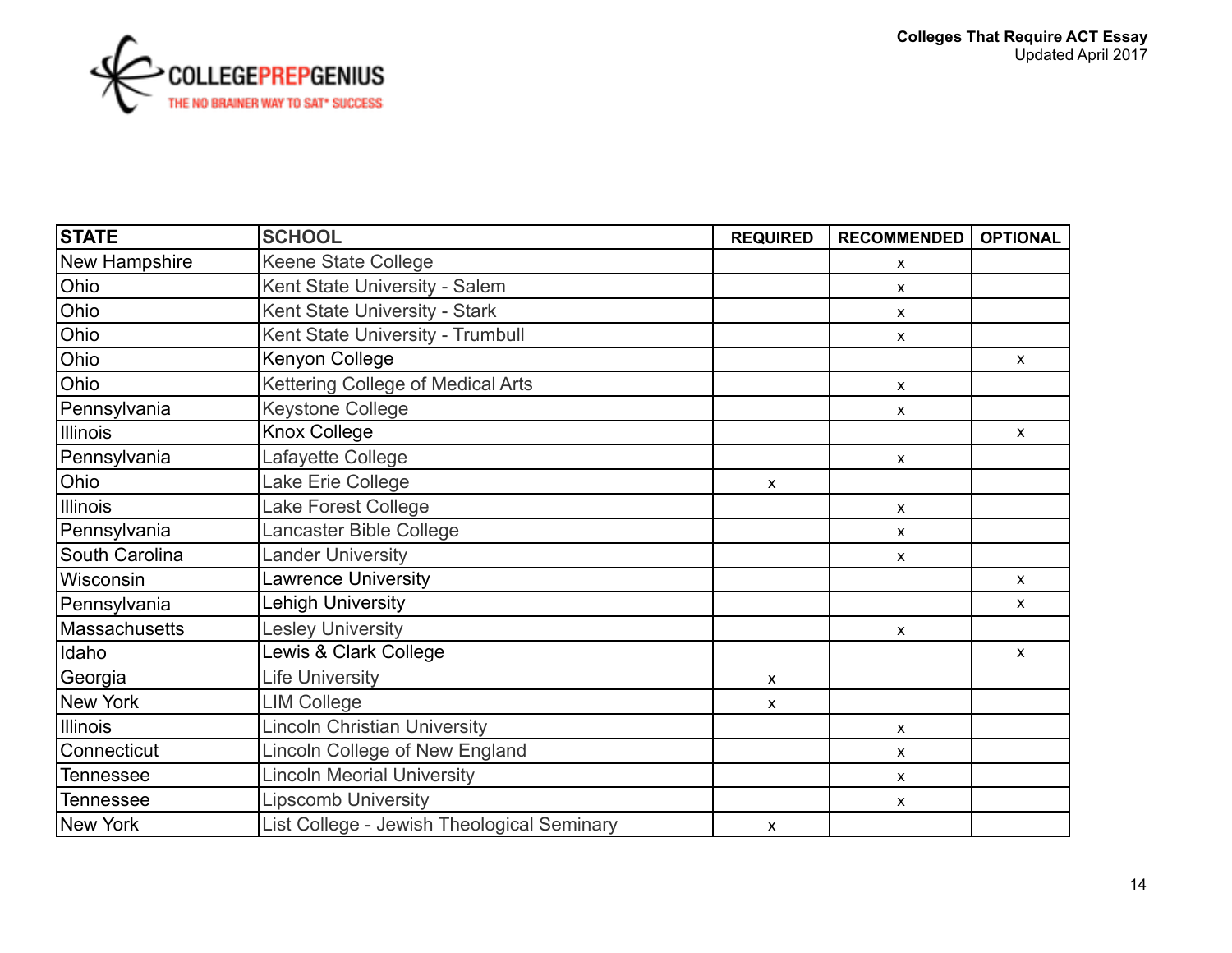

| <b>STATE</b>     | <b>SCHOOL</b>                                | <b>REQUIRED</b> | <b>RECOMMENDED</b>        | <b>OPTIONAL</b> |
|------------------|----------------------------------------------|-----------------|---------------------------|-----------------|
| Pennsylvania     | Lock Haven University of Pennsylvania        |                 | $\boldsymbol{\mathsf{x}}$ |                 |
| Louisiana        | Louisiana State University A&M - Baton Rouge |                 | $\boldsymbol{\mathsf{x}}$ |                 |
| Louisiana        | Louisiana State University—Baton Rouge       |                 |                           | $\mathsf{x}$    |
| Kentucky         | Louisville Bible College                     | X               |                           |                 |
| California       | Loyola Marymount University                  |                 | X                         |                 |
| Illinois         | Loyola University Chicago                    |                 |                           | $\mathsf{X}$    |
| Maryland         | Loyola University Maryland                   |                 |                           | $\mathsf{x}$    |
| Louisiana        | <b>Loyola University New Orleans</b>         |                 | $\boldsymbol{\mathsf{x}}$ |                 |
| Minnesota        | <b>Luther College</b>                        |                 |                           | $\mathsf{X}$    |
| Pennsylvania     | <b>Lycoming College</b>                      |                 | $\boldsymbol{\mathsf{x}}$ |                 |
| New York         | <b>Macalester College</b>                    |                 |                           | $\mathsf{X}$    |
| Michigan         | <b>Madonna University</b>                    |                 | $\boldsymbol{\mathsf{x}}$ |                 |
| Maine            | <b>Maine Maritime Academy</b>                |                 | $\boldsymbol{\mathsf{x}}$ |                 |
| Indiana          | <b>Manchester College</b>                    | $\mathsf{x}$    |                           |                 |
| New York         | <b>Manhattan College</b>                     |                 | $\boldsymbol{\mathsf{x}}$ |                 |
| New York         | Manhattanville College                       |                 | $\boldsymbol{\mathsf{x}}$ |                 |
| Indiana          | Marian University - IN                       | X               |                           |                 |
| New York         | <b>Marist College</b>                        |                 |                           | $\mathsf{X}$    |
| Wisconsin        | <b>Marquette University</b>                  |                 | $\boldsymbol{\mathsf{x}}$ |                 |
| North Carolina   | <b>Mars Hill University</b>                  |                 | $\boldsymbol{\mathsf{x}}$ |                 |
| IMinnesota       | <b>Martin Luther College</b>                 | X               |                           |                 |
| <b>Tennessee</b> | <b>Martin Methodist College</b>              |                 | $\pmb{\chi}$              |                 |
| Michigan         | Marygrove College                            |                 | X                         |                 |
| Maryland         | Maryland Institute College of Art            |                 | X                         |                 |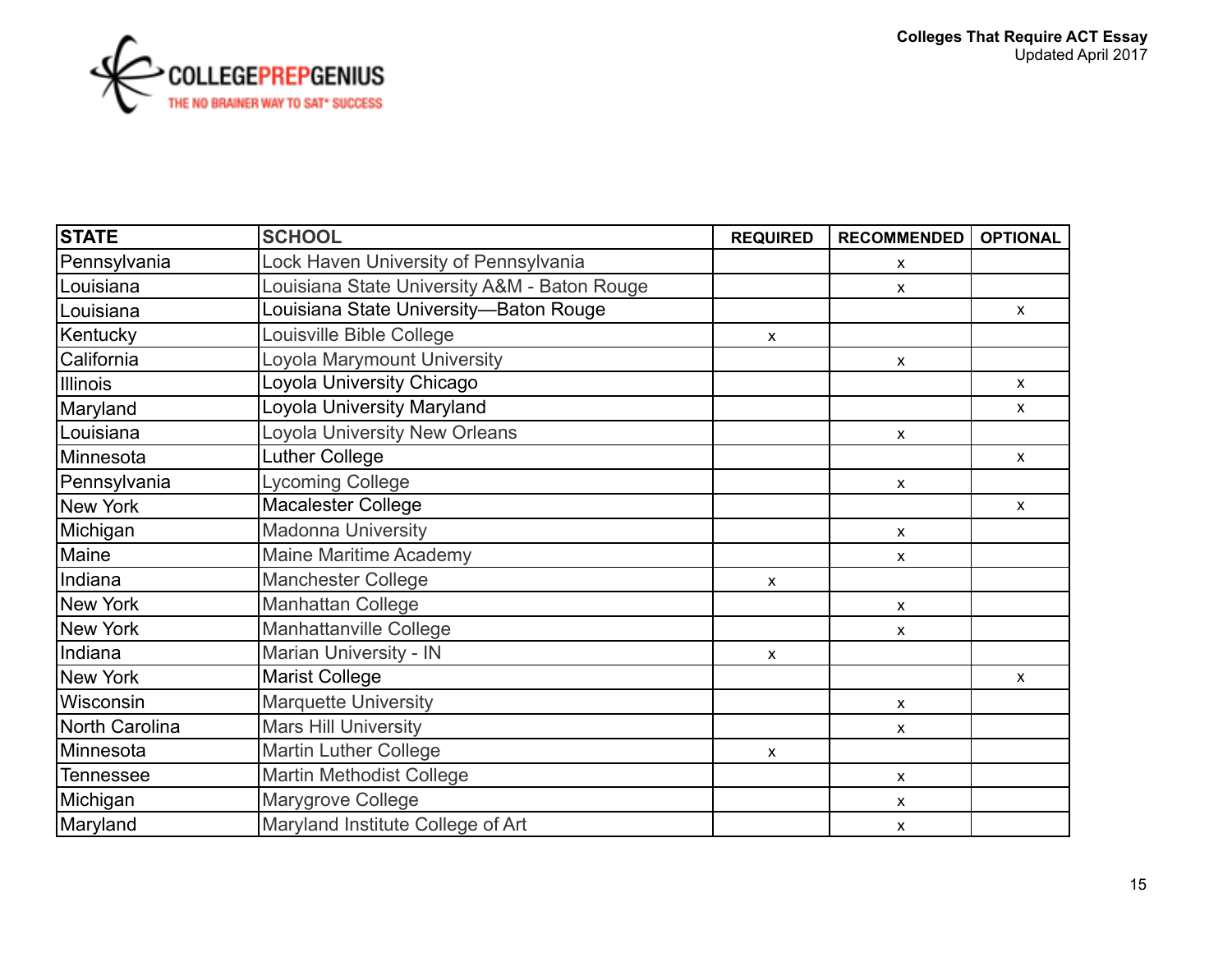

| <b>STATE</b>          | <b>SCHOOL</b>                                             | <b>REQUIRED</b>           | <b>RECOMMENDED</b>        | <b>OPTIONAL</b> |
|-----------------------|-----------------------------------------------------------|---------------------------|---------------------------|-----------------|
| Tennessee             | Maryville College                                         |                           | x                         |                 |
| Massachusetts         | Massachusetts College of Art & Design                     |                           | X                         |                 |
| <b>Massachusetts</b>  | Massachusetts College of Pharmacology and Health Sciences |                           | x                         |                 |
| <b>Massachusetts</b>  | Massachusetts Institute of Technology                     |                           |                           | $\mathsf{x}$    |
| North Dakota          | <b>Mayville State University</b>                          |                           | X                         |                 |
| Texas                 | <b>McMurry University</b>                                 |                           | X                         |                 |
| Minnesota             | McNally Smith College of Music                            |                           | x                         |                 |
| Kansas                | <b>McPherson College</b>                                  |                           | x                         |                 |
| <b>Tennessee</b>      | Memphis College of Art                                    |                           | x                         |                 |
| Georgia               | <b>Mercer University</b>                                  |                           |                           | $\mathsf{X}$    |
| New York              | <b>Mercy College</b>                                      |                           | x                         |                 |
| <b>North Carolina</b> | <b>Meredith College</b>                                   |                           | X                         |                 |
| <b>Texas</b>          | Messenger College                                         |                           | x                         |                 |
| Pennsylvania          | <b>Messiah College</b>                                    |                           | X                         |                 |
| <b>Illinois</b>       | <b>Methodist College of Nursing</b>                       |                           | X                         |                 |
| Texas                 | Mexican American Catholic College                         |                           | $\boldsymbol{\mathsf{x}}$ |                 |
| Ohio                  | Miama University - Middletown                             |                           | X                         |                 |
| Florida               | Miami University-Oxford                                   |                           |                           | $\mathsf{X}$    |
| Michigan              | <b>Michigan State University</b>                          | $\boldsymbol{\mathsf{x}}$ |                           |                 |
| Michigan              | Michigan Technological University                         |                           |                           | $\mathsf{X}$    |
| Tennessee             | Mid-South Christian College                               |                           | x                         |                 |
| Vermont               | <b>Middlebury College</b>                                 |                           | X                         |                 |
| <b>Texas</b>          | Midwestern State University                               | $\mathsf{x}$              |                           |                 |
| Alabama               | <b>Miles College</b>                                      |                           | $\boldsymbol{\mathsf{x}}$ |                 |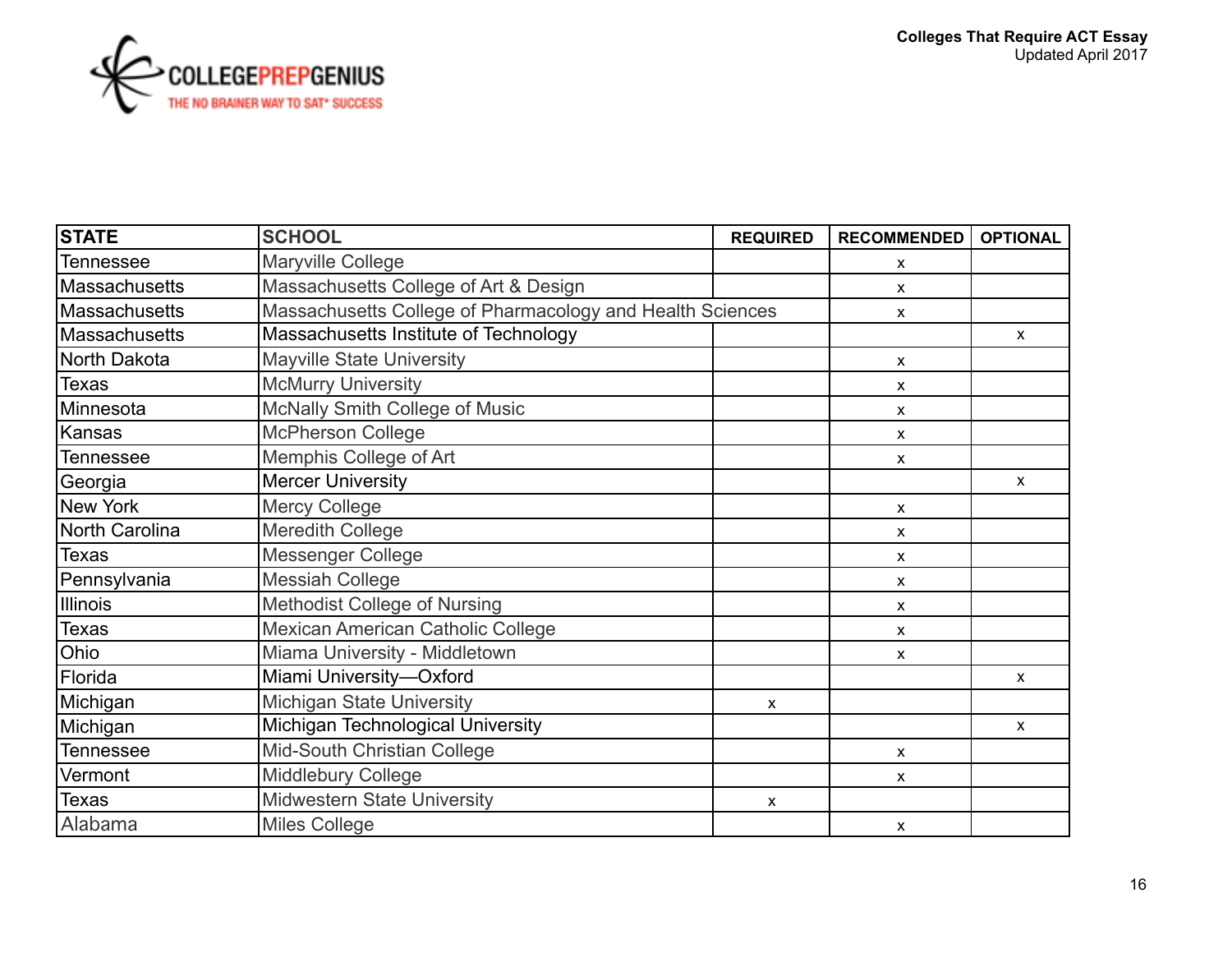

| <b>STATE</b>  | <b>SCHOOL</b>                               | <b>REQUIRED</b>           | <b>RECOMMENDED</b>        | <b>OPTIONAL</b> |
|---------------|---------------------------------------------|---------------------------|---------------------------|-----------------|
| Pennsylvania  | Millersville University of Pennsylvania     |                           | x                         |                 |
| California    | <b>Mills College</b>                        |                           | X                         |                 |
| Mississippi   | Millsaps College                            |                           |                           | $\mathsf{X}$    |
| Wisconsin     | Milwaukee School of Engineering             |                           |                           | $\mathsf{x}$    |
| Mississippi   | Mississippi State University                |                           |                           | $\mathsf{X}$    |
| Missouri      | <b>Missouri Baptist University</b>          |                           | $\boldsymbol{\mathsf{x}}$ |                 |
| Missouri      | Missouri University of Science & Technology |                           |                           | $\mathsf{x}$    |
| New York      | <b>Molloy College</b>                       | $\mathsf{x}$              |                           |                 |
| Montana       | Montana State University - Bozeman          |                           | X                         |                 |
| Montana       | Montana Tech of the University of Montana   |                           | X                         |                 |
| Georgia       | Morehouse College                           |                           | X                         |                 |
| lowa          | Morningside College                         |                           | $\boldsymbol{\mathsf{x}}$ |                 |
| Georgia       | Morris Brown College                        | $\boldsymbol{\mathsf{x}}$ |                           |                 |
| New York      | Morrisville State College                   |                           | $\boldsymbol{\mathsf{x}}$ |                 |
| Illinois      | Morthland College                           | $\mathsf{x}$              |                           |                 |
| Massachusetts | Mount Holyoke College                       |                           |                           | $\mathsf{x}$    |
| Massachusetts | Mount Ida College                           |                           | X                         |                 |
| Ohio          | Mount St Joseph University                  |                           | $\boldsymbol{\mathsf{x}}$ |                 |
| Pennsylvania  | <b>Muhlenberg College</b>                   |                           |                           | $\mathsf{X}$    |
| Florida       | Naaleh College                              |                           | X                         |                 |
| South Dakota  | <b>National American University</b>         |                           | X                         |                 |
| Florida       | New College of Florida                      |                           |                           | $\mathsf{x}$    |
| Connecticut   | <b>New England Baptist College</b>          |                           | X                         |                 |
| New Hampshire | New Hampshire Institute of Art              |                           | X                         |                 |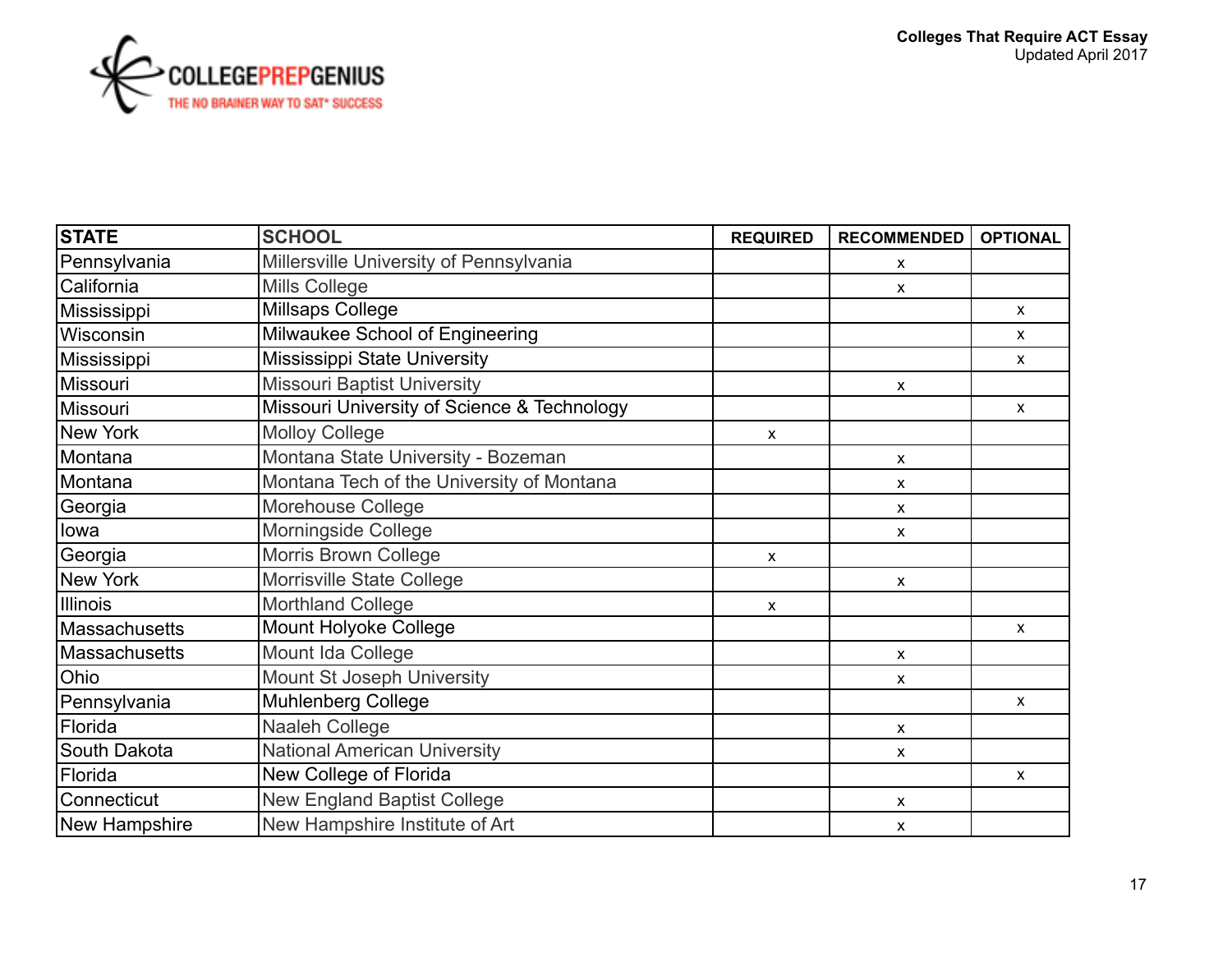

| <b>STATE</b>         | <b>SCHOOL</b>                           | <b>REQUIRED</b> | <b>RECOMMENDED</b> | <b>OPTIONAL</b> |
|----------------------|-----------------------------------------|-----------------|--------------------|-----------------|
| New Jersey           | New Jersey Institute of Technology      |                 | X                  |                 |
| New York             | New School                              |                 |                    | $\mathsf{X}$    |
| California           | New School of Architecture & Design     |                 | x                  |                 |
| New York             | <b>New York University</b>              |                 |                    | $\mathsf{x}$    |
| South Carolina       | <b>Newberry College</b>                 |                 | x                  |                 |
| North Carolina       | <b>North American College</b>           |                 | X                  |                 |
| North Carolina       | North Carolina Central University       | X               |                    |                 |
| North Carolina       | North Carolina State University-Raleigh |                 |                    | $\mathsf{X}$    |
| North Carolina       | North Carolina Wesleyan College         |                 | X                  |                 |
| South Carolina       | <b>North Greenville University</b>      |                 | X                  |                 |
| New Hampshire        | Northeast Catholic College              |                 | x                  |                 |
| <b>Massachusetts</b> | Northeastern University                 |                 |                    | $\mathsf{x}$    |
| Illinois             | Northern Illinois University            |                 | X                  |                 |
| Kentucky             | Northern Kentucky University            | $\mathsf{x}$    |                    |                 |
| Massachusetts        | Northpoint Bible College                |                 | X                  |                 |
| Oregon               | <b>Northwest Christian University</b>   |                 | x                  |                 |
| Washington           | <b>Northwest University</b>             |                 | X                  |                 |
| <b>Illinois</b>      | Northwestern University                 |                 |                    | $\mathsf{x}$    |
| Vermont              | Norwich University                      |                 | X                  |                 |
| California           | Notre Dame de Namur University          |                 | X                  |                 |
| Tennessee            | O'More College of Design                |                 | X                  |                 |
| California           | Oak Valley College                      |                 | X                  |                 |
| Alabama              | Oakwood University                      |                 | x                  |                 |
| Ohio                 | <b>Oberlin College</b>                  |                 |                    | X               |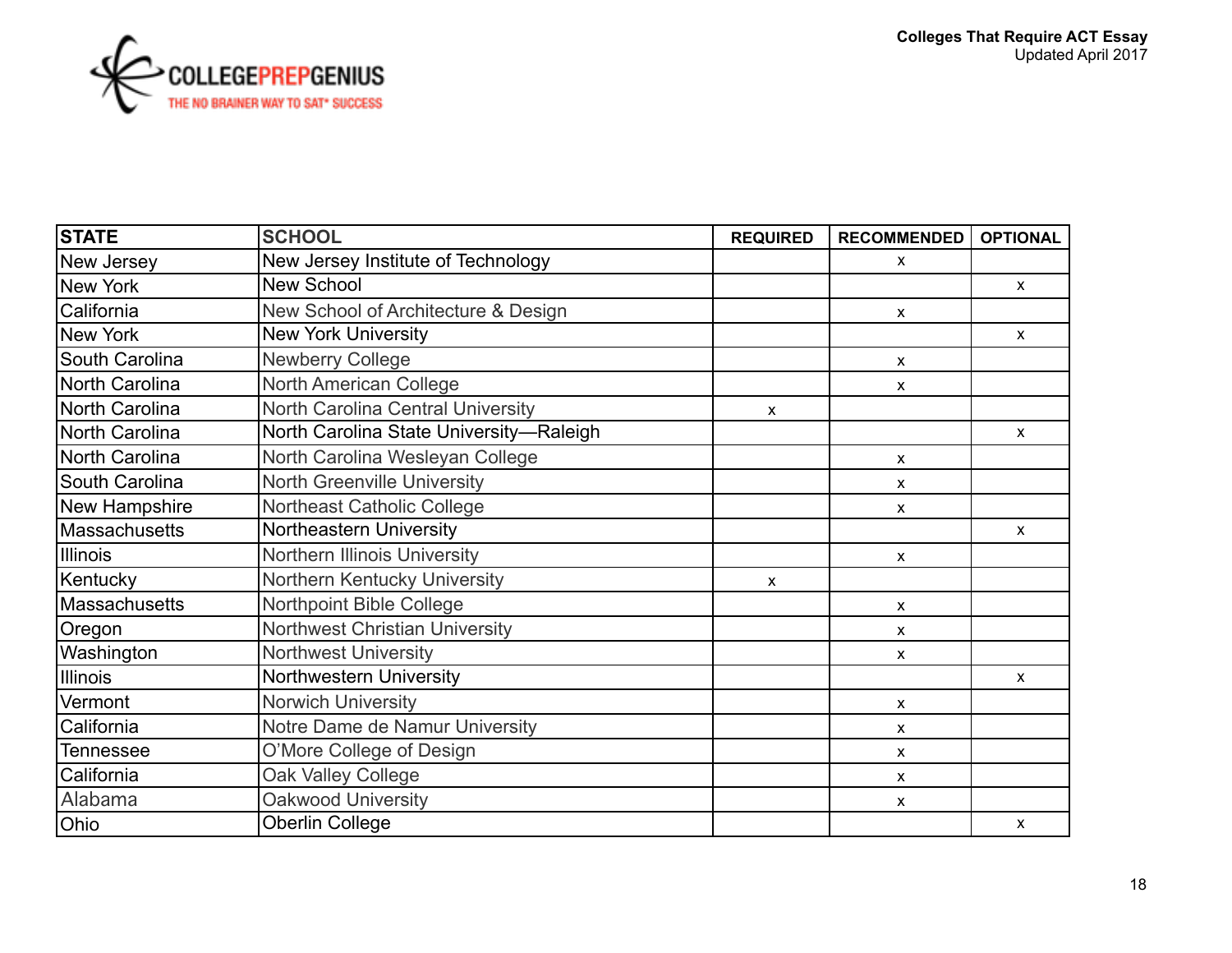

| <b>STATE</b>    | <b>SCHOOL</b>                                 | <b>REQUIRED</b> | <b>RECOMMENDED</b>        | <b>OPTIONAL</b> |
|-----------------|-----------------------------------------------|-----------------|---------------------------|-----------------|
| California      | <b>Occidental College</b>                     |                 | X                         |                 |
| Georgia         | <b>Oglethorpe University</b>                  |                 | $\boldsymbol{\mathsf{x}}$ |                 |
| Ohio            | Ohio State University-Columbus                |                 |                           | $\mathsf{X}$    |
| Ohio            | <b>Ohio University</b>                        |                 |                           | X               |
| Ohio            | <b>Ohio University - Athens</b>               |                 | X                         |                 |
| Ohio            | <b>Ohio Wesleyan University</b>               |                 | $\boldsymbol{\mathsf{x}}$ |                 |
| Oklahoma        | <b>Oklahoma State University</b>              |                 |                           | $\mathsf{X}$    |
| Oklahoma        | Oklahoma Wesleyan University                  |                 | $\boldsymbol{\mathsf{x}}$ |                 |
| Virginia        | <b>Old Dominion University</b>                |                 | X                         |                 |
| Massachusetts   | Olin College of Engineering                   | X               |                           |                 |
| <b>Illinois</b> | <b>Olivet Nazarene University</b>             |                 | $\boldsymbol{\mathsf{X}}$ |                 |
| Oregon          | <b>Oregon State University</b>                |                 | $\boldsymbol{\mathsf{x}}$ |                 |
| Georgia         | <b>Oxford College of Emory University</b>     | X               |                           |                 |
| Washington      | <b>Pacific Lutheran University</b>            |                 |                           | $\mathsf{x}$    |
| Florida         | <b>Palm Beach Atlantic University</b>         |                 | X                         |                 |
| New York        | Parsons The New School for Design             |                 | X                         |                 |
| <b>Texas</b>    | Paul Quinn College                            | $\mathsf{x}$    |                           |                 |
| Pennsylvania    | Pennsylvania State University-University Park |                 |                           | $\mathsf{X}$    |
| California      | <b>Pepperdine University</b>                  |                 | X                         |                 |
| California      | <b>Pitzer College</b>                         |                 |                           | $\mathsf{x}$    |
| New Hampshire   | <b>Plymouth State University</b>              |                 | $\boldsymbol{\mathsf{X}}$ |                 |
| California      | Point Loma Nazarene University                |                 | $\boldsymbol{\mathsf{X}}$ |                 |
| California      | Pomona College                                |                 | $\boldsymbol{\mathsf{X}}$ |                 |
| Oregon          | <b>Portland State University</b>              | X               |                           |                 |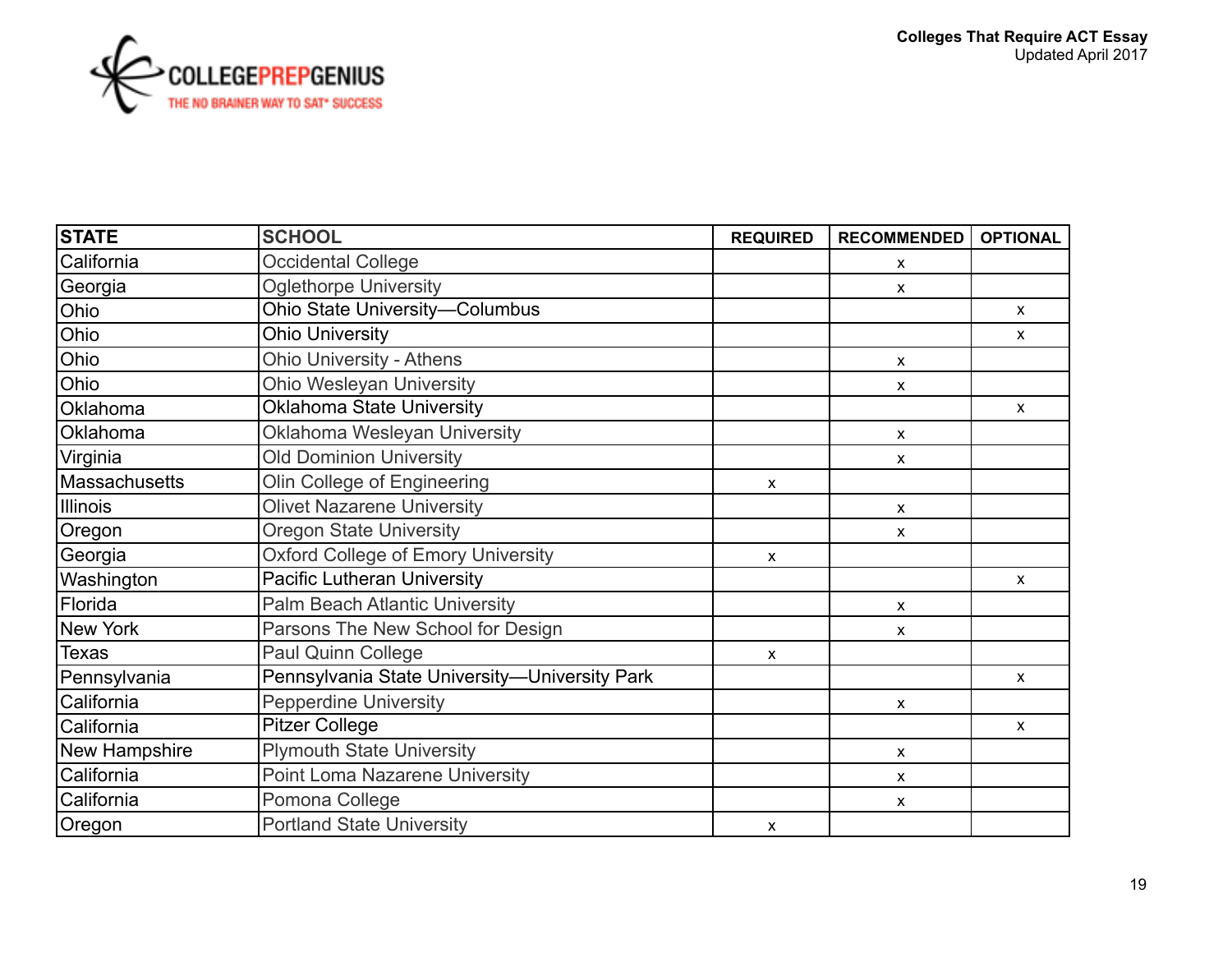

| <b>STATE</b>     | <b>SCHOOL</b>                            | <b>REQUIRED</b>           | <b>RECOMMENDED</b> | <b>OPTIONAL</b> |
|------------------|------------------------------------------|---------------------------|--------------------|-----------------|
| Connecticut      | <b>Post University</b>                   |                           | x                  |                 |
| New York         | <b>Pratt Institute</b>                   | $\mathsf{x}$              |                    |                 |
| South Carolina   | Presbyterian College (SC)                |                           |                    | $\mathsf{X}$    |
| New Jersey       | <b>Princeton University</b>              | $\pmb{\mathsf{X}}$        |                    |                 |
| Illinois         | Principia College                        | x                         |                    |                 |
| California       | <b>Providence Christian College</b>      |                           | X                  |                 |
| Rhode Island     | <b>Providence College</b>                |                           |                    | $\mathsf{X}$    |
| Indiana          | <b>Purdue University</b>                 |                           | X                  |                 |
| Indiana          | <b>Purdue University - North Central</b> |                           | X                  |                 |
| Indiana          | <b>Purdue University-West Lafayette</b>  |                           |                    | $\mathsf{X}$    |
| North Carolina   | Queens University of Charlotte           | $\boldsymbol{\mathsf{x}}$ |                    |                 |
| Connecticut      | <b>Quinnipiac University</b>             |                           | X                  |                 |
| Virginia         | <b>Radford University</b>                |                           | X                  |                 |
| Virginia         | Randolph College                         |                           | X                  |                 |
| Virginia         | Randolph-Macon College                   |                           | X                  |                 |
| Oregon           | <b>Reed College</b>                      |                           |                    | $\mathsf{x}$    |
| Massachusetts    | <b>Regis College</b>                     |                           | X                  |                 |
| New York         | Rensselaer Polytechnic Institute         |                           | x                  |                 |
| Rhode Island     | Rhode Island College                     | $\mathsf{x}$              |                    |                 |
| Rhode Island     | Rhode Island School of Design            | $\mathsf{x}$              |                    |                 |
| <b>Tennessee</b> | <b>Rhodes College</b>                    |                           |                    | $\mathsf{x}$    |
| <b>Texas</b>     | <b>Rice University</b>                   |                           |                    | $\mathsf{x}$    |
| New Jersey       | <b>Rider University</b>                  |                           | X                  |                 |
| Wisconsin        | <b>Ripon College</b>                     |                           |                    | X               |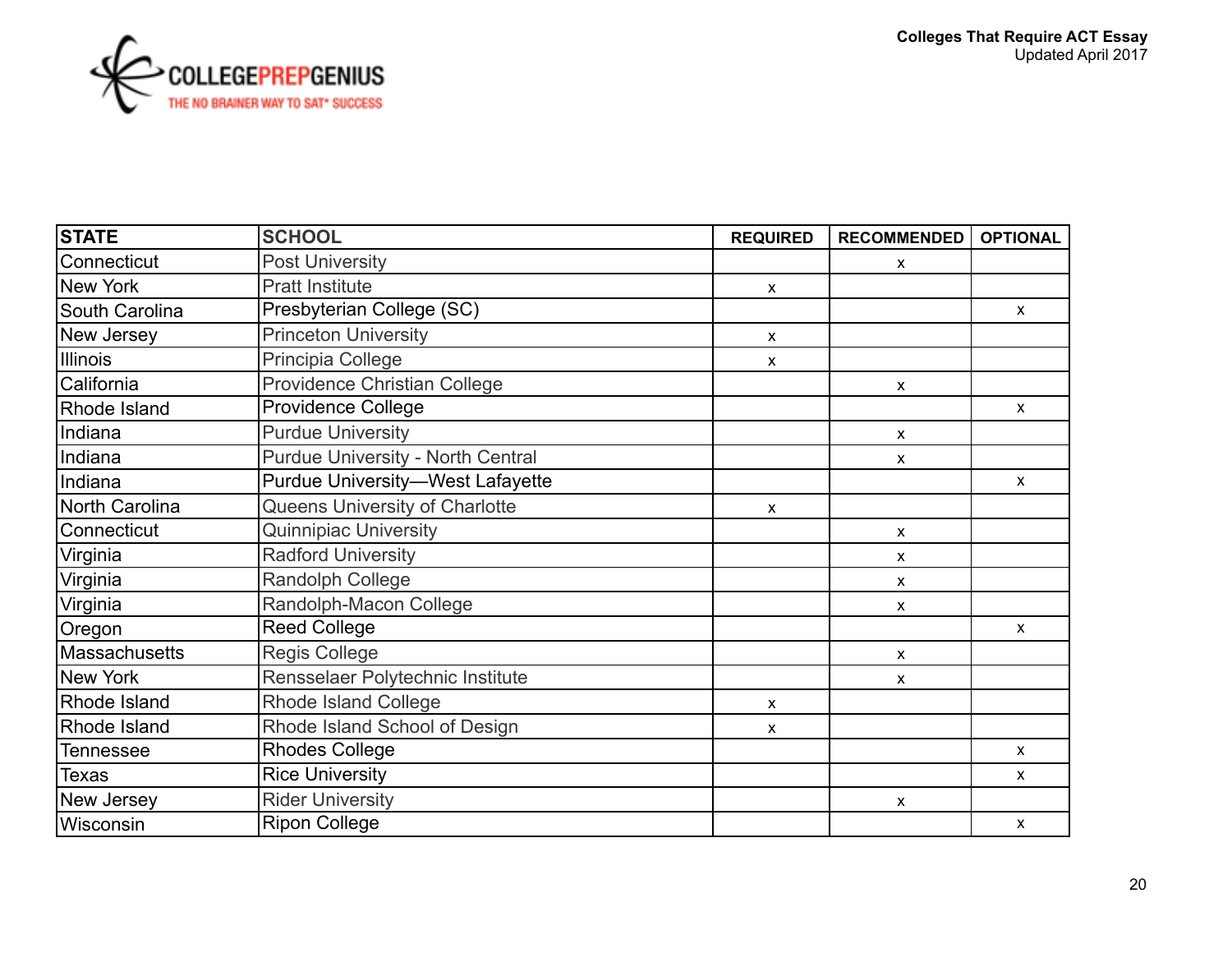

| <b>STATE</b>          | <b>SCHOOL</b>                                             | <b>REQUIRED</b> | <b>RECOMMENDED</b>        | <b>OPTIONAL</b> |
|-----------------------|-----------------------------------------------------------|-----------------|---------------------------|-----------------|
| <b>Illinois</b>       | <b>Robert Morris University</b>                           |                 | $\boldsymbol{\mathsf{x}}$ |                 |
| New York              | Rochester Institute of Technology                         |                 | $\mathsf{x}$              |                 |
| Colorado              | Rocky Mountain College of Art & Design                    |                 | X                         |                 |
| Florida               | <b>Rollins College</b>                                    |                 | $\boldsymbol{\mathsf{x}}$ |                 |
| New Jersey            | Rutgers - State University of New Jersey                  |                 | X                         |                 |
| New Jersey            | Rutgers, The State University of New Jersey-New Brunswick |                 | X                         |                 |
| New Jersey            | Rutgers, The State University of New Jersey-Newark        |                 | X                         |                 |
| Michigan              | <b>Sacred Heart Major Seminary</b>                        |                 | $\boldsymbol{\mathsf{x}}$ |                 |
| New Hampshire         | Saint Anselm College                                      |                 | $\mathsf{x}$              |                 |
| Pennsylvania          | <b>Saint Francis University</b>                           |                 | $\boldsymbol{\mathsf{x}}$ |                 |
| Nebraska              | Saint Gregory the Great Seminary                          |                 | X                         |                 |
| <b>Oklahoma</b>       | Saint Gregory's University                                |                 | $\pmb{\chi}$              |                 |
| Minnesota             | Saint John's University                                   |                 | $\boldsymbol{\mathsf{x}}$ |                 |
| Florida               | <b>Saint Leo University</b>                               |                 | $\pmb{\mathsf{X}}$        |                 |
| Missouri              | <b>Saint Louis University</b>                             |                 |                           | X               |
| Washington            | <b>Saint Martin's University</b>                          |                 | $\boldsymbol{\mathsf{x}}$ |                 |
|                       | <b>Saint Norbert College</b>                              |                 | X                         |                 |
| <b>North Carolina</b> | Salem College                                             |                 | $\boldsymbol{\mathsf{x}}$ |                 |
| <b>West Virginia</b>  | Salem International University                            |                 | X                         |                 |
| Alabama               | <b>Samford University</b>                                 |                 |                           | $\mathsf{x}$    |
| California            | San Diego Christian College                               |                 | $\boldsymbol{\mathsf{x}}$ |                 |
| California            | San Diego State University                                |                 |                           | X.              |
| California            | San Francisco Art Institute                               |                 | $\boldsymbol{\mathsf{x}}$ |                 |
| California            | San Francisco State University                            |                 |                           | $\mathsf{X}$    |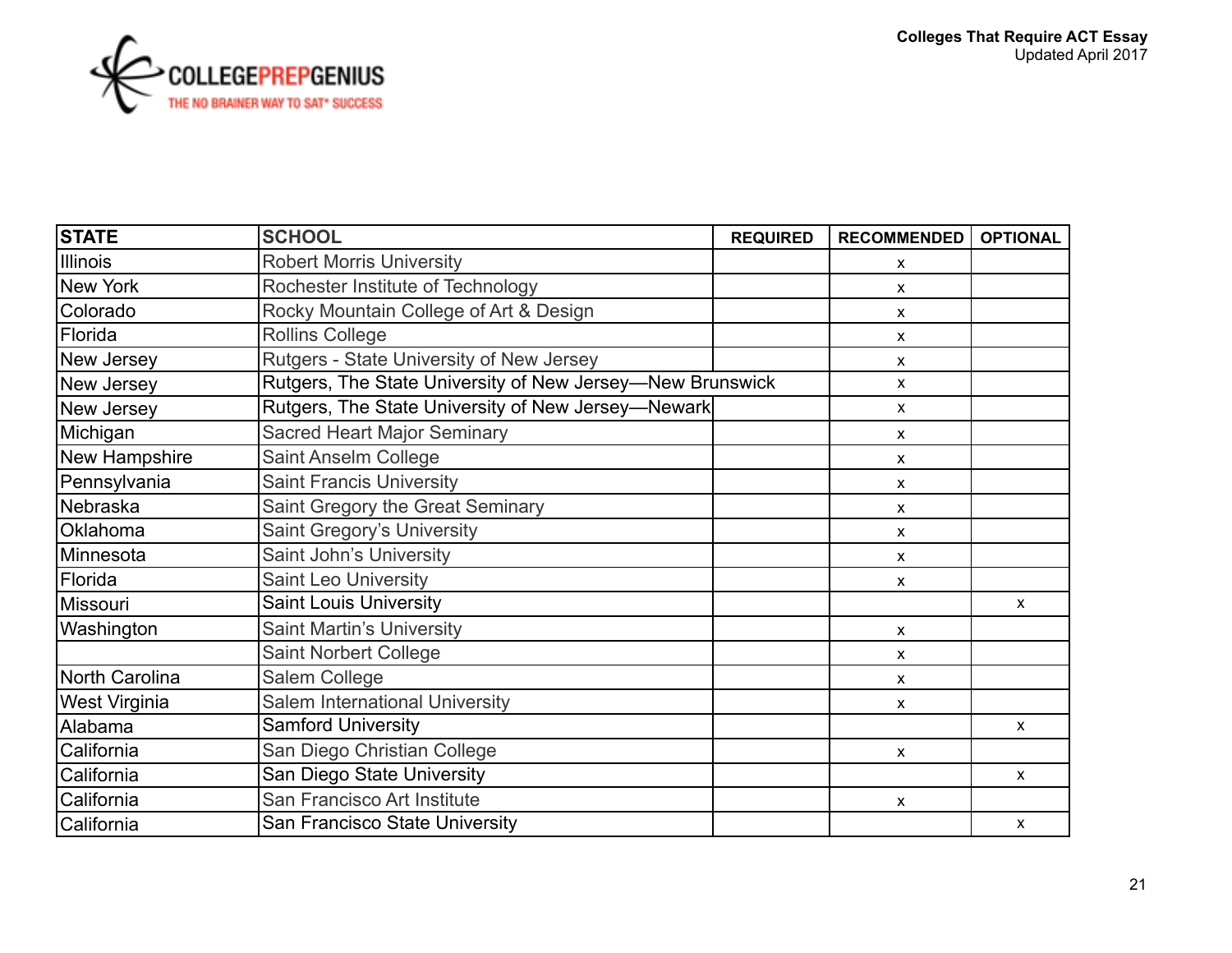

| <b>STATE</b>         | <b>SCHOOL</b>                             | <b>REQUIRED</b> | <b>RECOMMENDED</b> | <b>OPTIONAL</b> |
|----------------------|-------------------------------------------|-----------------|--------------------|-----------------|
| California           | San Jose State University                 |                 |                    | X               |
| California           | Santa Clara University                    |                 |                    | X               |
| New York             | Sarah Lawrence College                    |                 |                    | $\mathsf{x}$    |
| Texas                | <b>Schreiner University</b>               |                 | X                  |                 |
| California           | <b>Scripps College</b>                    | x               |                    |                 |
| Washington           | <b>Seattle Pacific University</b>         |                 | X                  |                 |
| Washington           | <b>Seattle University</b>                 |                 | x                  |                 |
| Pennsylvania         | <b>Seton Hill University</b>              |                 | $\mathsf{x}$       |                 |
| <b>Tennessee</b>     | Sewanee-University of the South           |                 |                    | $\mathsf{X}$    |
| Pennsylvania         | Shippensburg University of Pennsylvania   |                 | $\mathsf{x}$       |                 |
| <b>New York</b>      | Siena College                             |                 |                    | $\mathsf{x}$    |
| Alabama              | <b>Silver Lake College</b>                |                 | X                  |                 |
| <b>Massachusetts</b> | Simmons College                           |                 | X                  |                 |
| California           | <b>Simpson University</b>                 |                 | X                  |                 |
| <b>New York</b>      | <b>Skidmore College</b>                   |                 |                    | $\mathsf{x}$    |
| Pennsylvania         | Slippery Rock University of Pennsylvania  |                 | X                  |                 |
| Massachusetts        | <b>Smith College</b>                      |                 |                    | $\mathsf{x}$    |
| California           | Soka University of America                | X               |                    |                 |
| South Carolina       | South Carolina State University           |                 | X                  |                 |
| Ohio                 | South University - Cleveland              |                 | X                  |                 |
| South Carolina       | Southern Methodist College                |                 | x                  |                 |
| Texas                | <b>Southern Methodist University</b>      |                 |                    | $\mathsf{x}$    |
| Texas                | Southwest School of Art                   | X               |                    |                 |
| <b>Texas</b>         | Southwestern Assemblies of God University |                 | X                  |                 |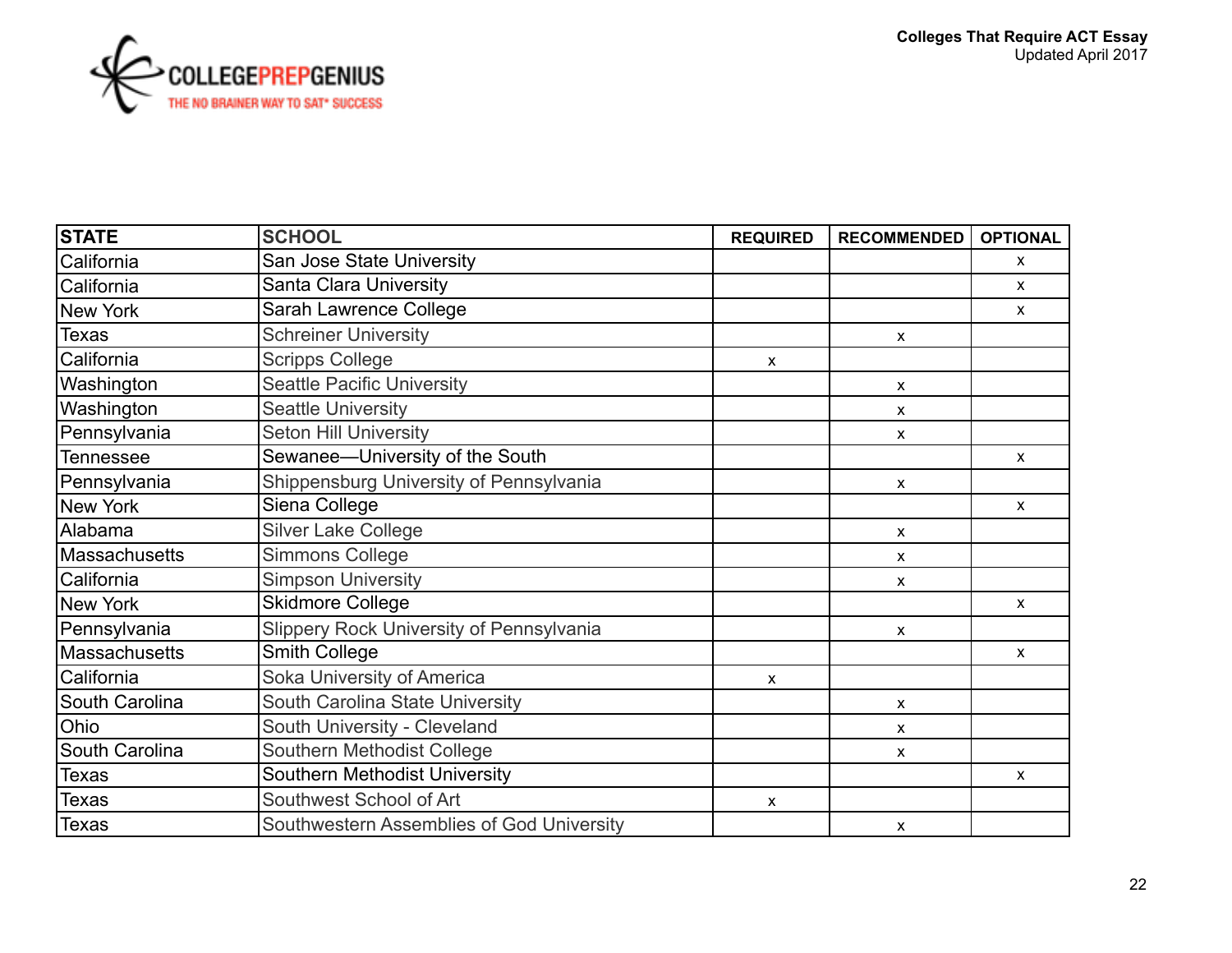

| <b>STATE</b>   | <b>SCHOOL</b>                            | <b>REQUIRED</b> | <b>RECOMMENDED</b>        | <b>OPTIONAL</b>    |
|----------------|------------------------------------------|-----------------|---------------------------|--------------------|
| <b>Texas</b>   | Southwestern University                  |                 |                           | X                  |
| Oklahoma       | <b>Spartan School of Aeronautics</b>     |                 | $\boldsymbol{\mathsf{x}}$ |                    |
| Georgia        | Spelman College                          |                 |                           | $\mathsf{x}$       |
| Michigan       | <b>Spring Arbor University</b>           |                 | X                         |                    |
| Alabama        | <b>Spring Hill College</b>               |                 | X                         |                    |
| Massachusetts  | Springfield College - MA                 | X               |                           |                    |
| North Carolina | <b>St Andrews University</b>             |                 | X                         |                    |
| New York       | St John's University                     |                 | X                         |                    |
| Missouri       | <b>St Louis Christian College</b>        |                 | X                         |                    |
| Minnesota      | St Olaf College                          |                 | X                         |                    |
| <b>Texas</b>   | St. Edward's University                  | X               |                           |                    |
| New York       | St. John Fisher College                  |                 |                           | $\pmb{\mathsf{X}}$ |
| Maryland       | St. John's College Annapolis             |                 |                           | $\mathsf{x}$       |
| New York       | St. John's University (NY)               |                 |                           | $\mathsf{X}$       |
| Illinois       | St. Joseph College Seminary              | X               |                           |                    |
| California     | St. Katherine College                    |                 | X                         |                    |
| New York       | <b>St. Lawrence University</b>           |                 |                           | $\pmb{\chi}$       |
| California     | St. Mary's College (IN)                  |                 |                           | $\mathsf{X}$       |
| California     | St. Mary's College of California         |                 |                           | $\mathsf{X}$       |
| Maryland       | St. Mary's College of Maryland           |                 |                           | $\mathsf{x}$       |
| Vermont        | St. Michael's College                    |                 |                           | $\mathsf{X}$       |
| Minnesota      | St. Olaf College                         |                 |                           | $\pmb{\mathsf{X}}$ |
| California     | <b>Stanford University</b>               | $\mathsf{x}$    |                           |                    |
| Texas          | <b>Stephen F Austin State University</b> | $\mathsf{x}$    |                           |                    |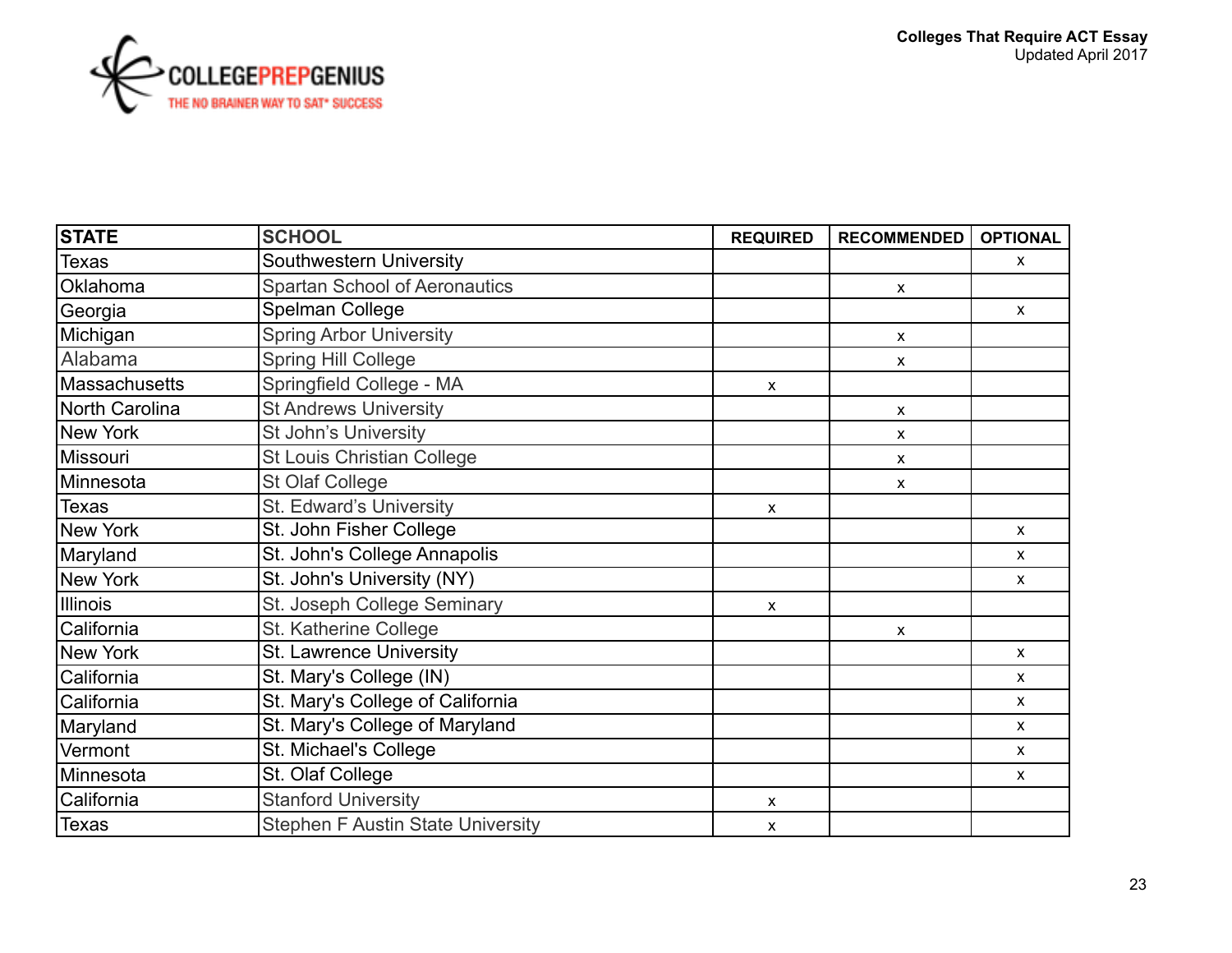

| <b>STATE</b>  | <b>SCHOOL</b>                                      | <b>REQUIRED</b>           | <b>RECOMMENDED</b>        | <b>OPTIONAL</b> |
|---------------|----------------------------------------------------|---------------------------|---------------------------|-----------------|
| Florida       | <b>Stetson University</b>                          |                           |                           | X               |
| New Jersey    | Stevens Institute of Technology                    |                           |                           | $\mathsf{X}$    |
| Massachusetts | <b>Stonehill College</b>                           |                           |                           | $\mathsf{X}$    |
| New York      | <b>Stony Brook University-SUNY</b>                 |                           | $\pmb{\chi}$              |                 |
| Nebraska      | <b>Summit Christian College</b>                    |                           | X                         |                 |
| New York      | <b>SUNY College at Buffalo</b>                     |                           | $\boldsymbol{\mathsf{x}}$ |                 |
| New York      | SUNY College at Old Westbury                       | $\mathsf{x}$              |                           |                 |
| New York      | SUNY College of Environmental Science and Forestry |                           |                           | $\mathsf{X}$    |
| New York      | <b>SUNY Maritime College</b>                       | $\mathsf{x}$              |                           |                 |
| New York      | <b>SUNY Stony Brook</b>                            | $\mathsf{x}$              |                           |                 |
| New York      | SUNY-Geneseo                                       |                           |                           | $\mathsf{X}$    |
| Pennsylvania  | <b>Susquehanna University</b>                      |                           |                           | $\mathsf{X}$    |
| Pennsylvania  | <b>Swarthmore College</b>                          |                           |                           | X               |
| New York      | <b>Syracuse University</b>                         | $\mathsf{x}$              |                           |                 |
| Texas         | <b>Tarleton State University</b>                   | $\boldsymbol{\mathsf{x}}$ |                           |                 |
| Indiana       | <b>Taylor University</b>                           |                           | $\pmb{\mathsf{X}}$        |                 |
| Pennsylvania  | <b>Temple University</b>                           |                           |                           | X               |
| Tennessee     | <b>Tennessee State University</b>                  |                           | $\boldsymbol{\mathsf{x}}$ |                 |
| Texas         | Texas A&M University - Corpus Christi              |                           | $\boldsymbol{\mathsf{x}}$ |                 |
| Texas         | Texas A&M University - Main Campus                 | $\mathsf{x}$              |                           |                 |
| Texas         | Texas A&M University-College Station               |                           |                           | X               |
| Texas         | <b>Texas Christian University</b>                  |                           |                           | X               |
| Texas         | <b>Texas Independent Baptist School</b>            |                           | $\boldsymbol{\mathsf{x}}$ |                 |
| Texas         | <b>Texas Lutheran University</b>                   |                           |                           | $\mathsf{X}$    |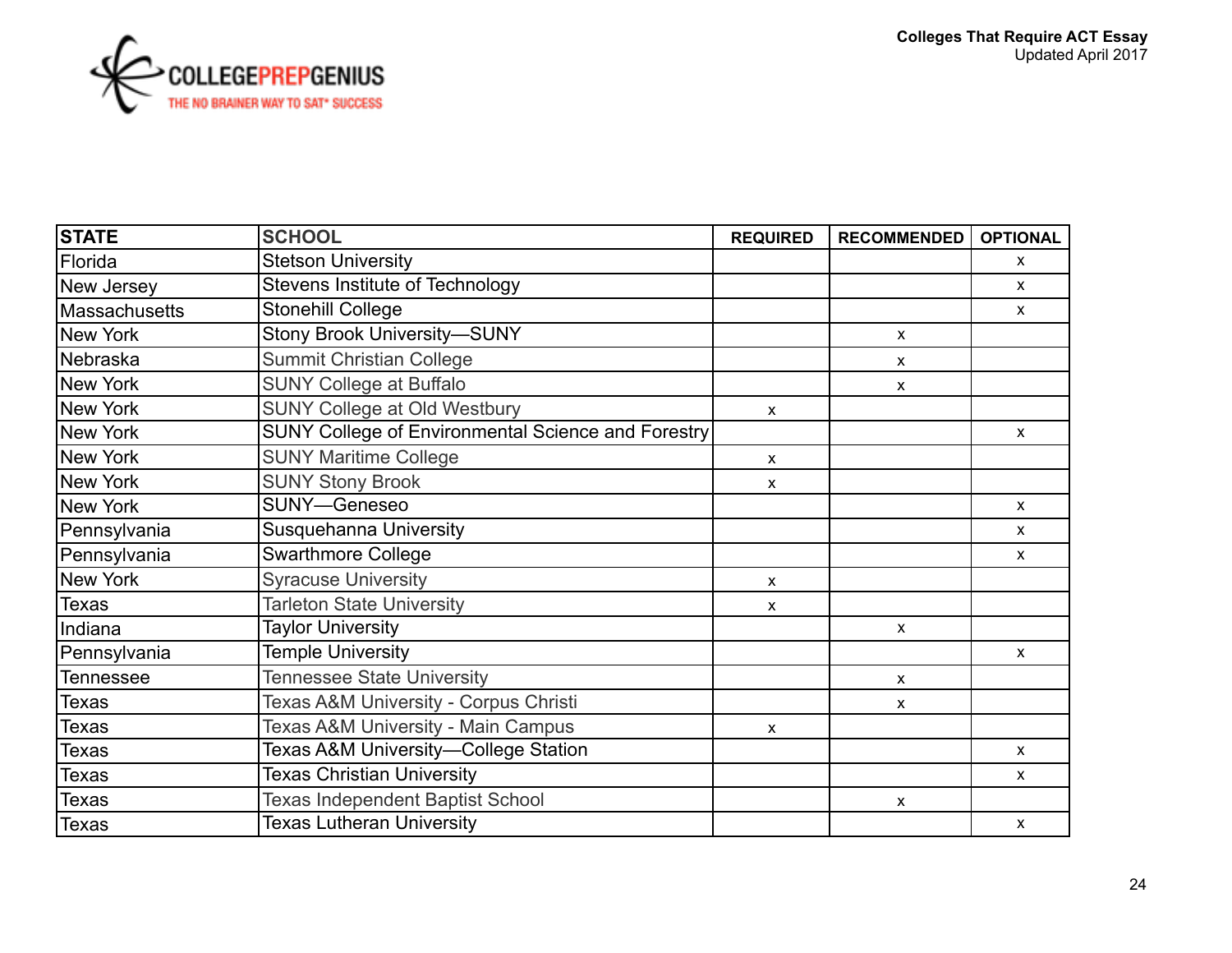

| <b>STATE</b>         | <b>SCHOOL</b>                           | <b>REQUIRED</b>           | <b>RECOMMENDED</b>        | <b>OPTIONAL</b> |
|----------------------|-----------------------------------------|---------------------------|---------------------------|-----------------|
| Texas                | <b>Texas Southern University</b>        |                           | X                         |                 |
| <b>Texas</b>         | <b>Texas State University</b>           | $\mathsf{x}$              |                           |                 |
| <b>Washington DC</b> | The Catholic University of America      |                           |                           | $\mathsf{X}$    |
| South Carolina       | The Citadel                             |                           |                           | $\mathsf{x}$    |
| California           | <b>Thomas Aquinas College</b>           |                           | X                         |                 |
| Ohio                 | <b>Tiffin University</b>                |                           | X                         |                 |
| Georgia              | <b>Toccoa Falls College</b>             |                           | X                         |                 |
| New York             | <b>Touro College</b>                    |                           | $\boldsymbol{\mathsf{x}}$ |                 |
| Kentucky             | Transylvania University                 |                           |                           | $\mathsf{x}$    |
| Florida              | <b>Trinity Baptist College</b>          | $\mathsf{x}$              |                           |                 |
| North Dakota         | <b>Trinity Bible College</b>            |                           | X                         |                 |
| Connecticut          | <b>Trinity College - Connecticut</b>    |                           | $\boldsymbol{\mathsf{x}}$ |                 |
| Connecticut          | Trinity College (Hartford)              |                           |                           | $\mathsf{X}$    |
| Florida              | <b>Trinity College of Florida</b>       |                           | X                         |                 |
| Florida              | <b>Trinity International University</b> |                           | X                         |                 |
| <b>Washington DC</b> | <b>Trinity University</b>               |                           | X                         |                 |
| Alabama              | <b>Troy University</b>                  |                           | x                         |                 |
| Missouri             | <b>Truman State University</b>          |                           |                           | $\mathsf{x}$    |
| Massachusetts        | Tufts University                        |                           |                           | X               |
| Louisiana            | <b>Tulane University</b>                |                           |                           | $\mathsf{x}$    |
| California           | <b>UC Berkeley</b>                      | $\boldsymbol{\mathsf{x}}$ |                           |                 |
| California           | <b>UC Davis</b>                         | $\mathsf{x}$              |                           |                 |
| California           | <b>UC</b> Irvine                        | X                         |                           |                 |
| California           | <b>UC Los Angeles</b>                   | $\pmb{\mathsf{X}}$        |                           |                 |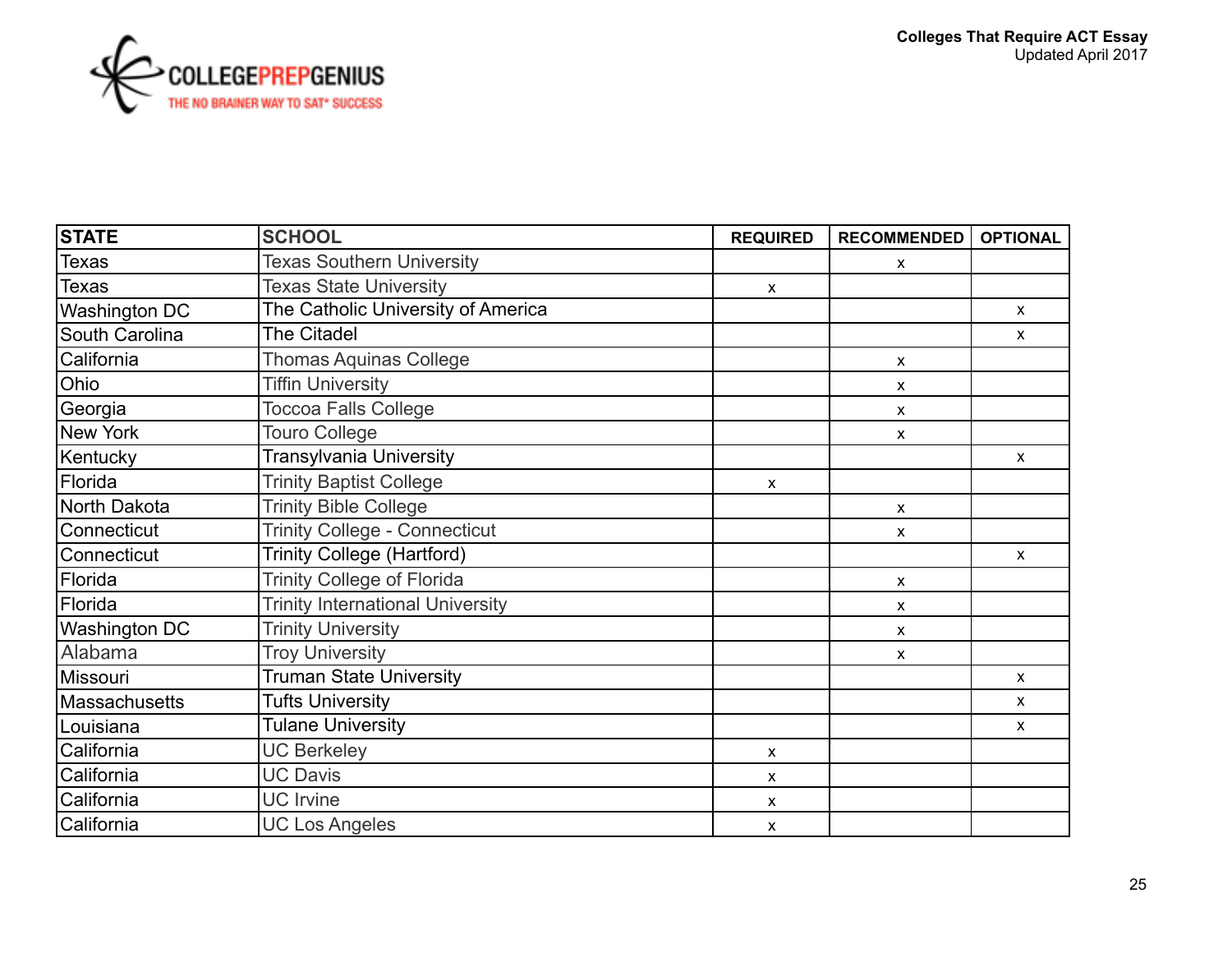

| <b>STATE</b> | <b>SCHOOL</b>                            | <b>REQUIRED</b>           | <b>RECOMMENDED</b>        | <b>OPTIONAL</b> |
|--------------|------------------------------------------|---------------------------|---------------------------|-----------------|
| California   | <b>UC Merced</b>                         | $\boldsymbol{\mathsf{x}}$ |                           |                 |
| California   | <b>UC Riverside</b>                      | $\boldsymbol{\mathsf{x}}$ |                           |                 |
| California   | <b>UC San Diego</b>                      | $\mathsf{x}$              |                           |                 |
| California   | <b>UC Santa Barbara</b>                  | $\boldsymbol{\mathsf{x}}$ |                           |                 |
| California   | <b>UC Santa Cruz</b>                     | $\boldsymbol{\mathsf{x}}$ |                           |                 |
| Indiana      | <b>Union Bible College</b>               |                           | $\pmb{\mathsf{X}}$        |                 |
| New York     | Union College (Schenectady, NY)          |                           |                           | $\mathsf{X}$    |
| Tennessee    | <b>Union University</b>                  |                           | $\boldsymbol{\mathsf{x}}$ |                 |
| Colorado     | United States Air Force Academy          |                           |                           | $\mathsf{x}$    |
| Connecticut  | <b>United States Coast Guard Academy</b> | $\mathsf{x}$              |                           |                 |
| New York     | <b>United States Military Academy</b>    | X                         |                           |                 |
| Maryland     | <b>United States Naval Academy</b>       |                           |                           | $\mathsf{X}$    |
| Maine        | <b>Unity College</b>                     |                           | X                         |                 |
| New York     | University at Albany-SUNY                |                           | $\mathsf{X}$              |                 |
| New York     | University at Buffalo - SUNY             | $\mathsf{x}$              |                           |                 |
| Alabama      | University of Alabama                    |                           |                           | $\mathsf{X}$    |
| Alaska       | University of Alaska Fairbanks           |                           | X                         |                 |
| Arizona      | University of Arizona                    |                           | $\mathsf{x}$              |                 |
| IArkansas    | University of Arkansas-Fayetteville      |                           |                           | $\mathsf{X}$    |
| Connecticut  | University of Bridgeport                 |                           | X                         |                 |
| California   | University of California-Berkeley        | X                         |                           |                 |
| California   | University of California-Davis           | X                         |                           |                 |
| California   | University of California-Irvine          | X                         |                           |                 |
| California   | University of California-Los Angeles     | $\mathsf{X}$              |                           |                 |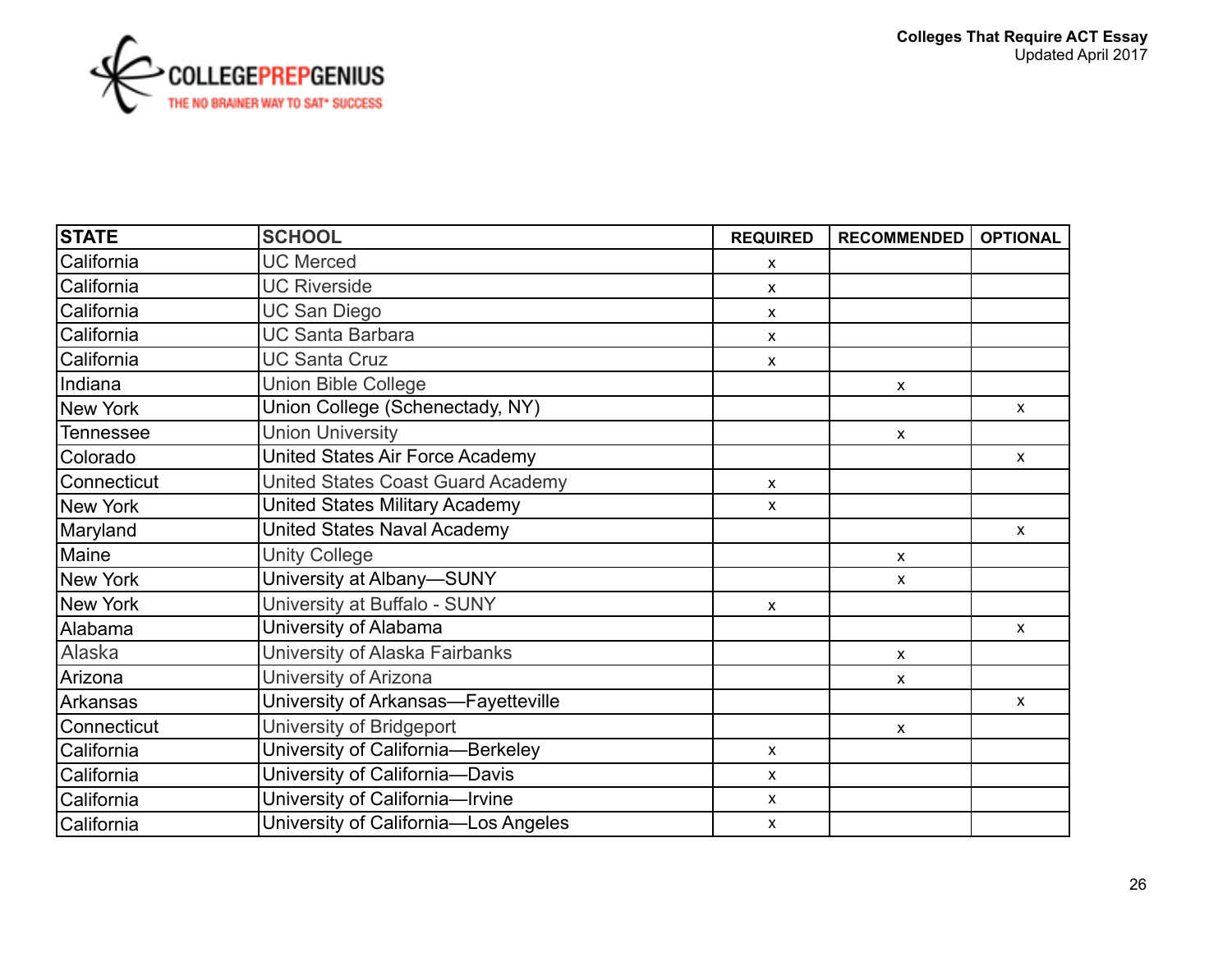

| <b>STATE</b> | <b>SCHOOL</b>                           | <b>REQUIRED</b>           | <b>RECOMMENDED</b>        | <b>OPTIONAL</b> |
|--------------|-----------------------------------------|---------------------------|---------------------------|-----------------|
| California   | University of California-Merced         | X                         |                           |                 |
| California   | University of California-Riverside      | $\mathsf{x}$              |                           |                 |
| Caa          | University of California-San Diego      | $\mathsf{x}$              |                           |                 |
| California   | University of California-Santa Barbara  | $\mathsf{x}$              |                           |                 |
| California   | University of California-Santa Cruz     | $\mathsf{x}$              |                           |                 |
| Illinois     | University of Chicago                   |                           |                           | $\mathsf{X}$    |
| Ohio         | University of Cincinnati                |                           | $\mathsf{X}$              |                 |
| Colorado     | University of Colorado-Boulder          |                           |                           | $\mathsf{X}$    |
| Connecticut  | University of Connecticut               |                           |                           | X               |
| <b>Texas</b> | University of Dallas                    |                           |                           | X               |
| Ohio         | University of Dayton                    |                           |                           | $\mathsf{X}$    |
| Delaware     | University of Delaware                  |                           | $\boldsymbol{\mathsf{x}}$ |                 |
| Colorado     | University of Denver                    |                           |                           | X               |
| Indiana      | University of Evansville                | $\boldsymbol{\mathsf{x}}$ |                           |                 |
| Ohio         | University of Findlay                   |                           | $\boldsymbol{\mathsf{x}}$ |                 |
| Florida      | University of Florida                   |                           |                           | $\mathsf{x}$    |
| Georgia      | University of Georgia                   |                           |                           | $\mathsf{X}$    |
| Montana      | University of Great Falls               |                           | $\boldsymbol{\mathsf{x}}$ |                 |
| Hawaii       | University of Hawaii at Manoa           | $\mathsf{x}$              |                           |                 |
| <b>Texas</b> | University of Houston - Main Campus     |                           | $\pmb{\mathsf{X}}$        |                 |
| <b>Texas</b> | University of Houston - Victoria        |                           | $\boldsymbol{\mathsf{x}}$ |                 |
| Illinois     | University of Illinois - Chicago        |                           | $\boldsymbol{\mathsf{x}}$ |                 |
| Illinois     | University of Illinois-Urbana-Champaign |                           |                           | X               |
| <b>Texas</b> | University of Incarnate Word            |                           | $\boldsymbol{\mathsf{x}}$ |                 |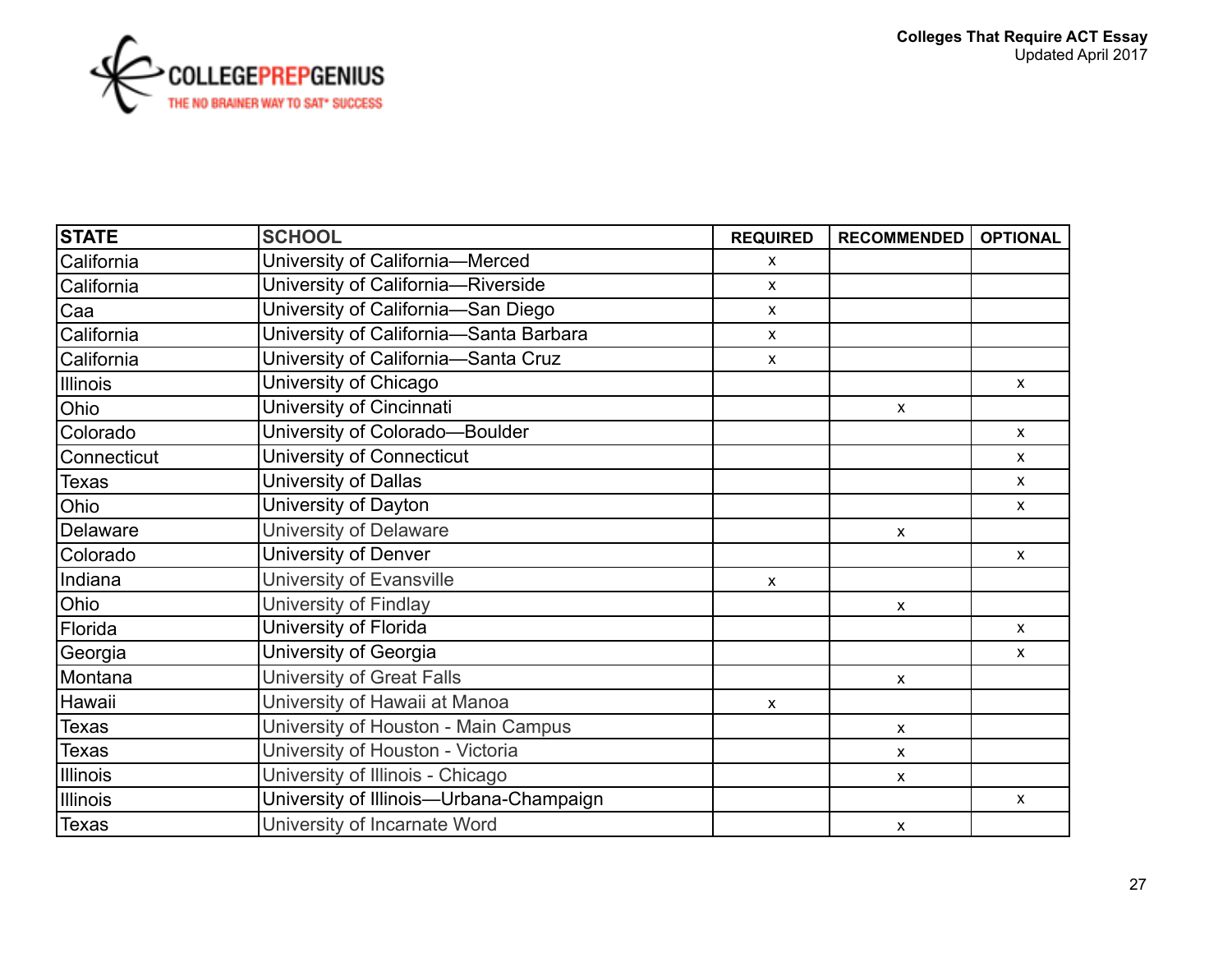

| <b>STATE</b>   | <b>SCHOOL</b>                              | <b>REQUIRED</b> | <b>RECOMMENDED</b>        | <b>OPTIONAL</b> |
|----------------|--------------------------------------------|-----------------|---------------------------|-----------------|
| Indiana        | University of Indianapolis                 |                 | X                         |                 |
| lowa           | University of Iowa                         |                 |                           | $\mathsf{x}$    |
| Kansas         | University of Kansas                       |                 |                           | $\mathsf{X}$    |
| Kentucky       | University of Kentucky                     |                 | $\mathsf{X}$              |                 |
| California     | University of La Verne                     | X               |                           |                 |
| Maine          | University of Maine                        |                 | X                         |                 |
| Maine          | University of Maine at Fort Kent           |                 | X                         |                 |
| <b>Texas</b>   | University of Mary Hardin-Baylor           | $\mathsf{x}$    |                           |                 |
| Virginia       | University of Mary Washington              |                 | X                         |                 |
| Maryland       | University of Maryland—College Park        |                 |                           | $\mathsf{x}$    |
| Massachusetts  | University of Massachusetts-Amherst        |                 |                           | $\mathsf{x}$    |
| Florida        | University of Miami                        | X               |                           |                 |
| Michigan       | University of Michigan - Ann Arbor         | x               |                           |                 |
| Michigan       | University of Michigan - Flint             |                 | $\boldsymbol{\mathsf{x}}$ |                 |
| Michigan       | University of Michigan-Ann Arbor           | $\mathsf{X}$    |                           |                 |
| Minnesota      | University of Minnesota - Morris           |                 | X                         |                 |
| Minnesota      | University of Minnesota - Rochester        | X               |                           |                 |
| Minnesota      | University of Minnesota - Twin Cities      |                 | $\boldsymbol{\mathsf{x}}$ |                 |
| Montana        | University of Montana                      |                 | X                         |                 |
| Montana        | University of Montana Western              | $\mathsf{x}$    |                           |                 |
| Maine          | University of New England                  |                 | $\boldsymbol{\mathsf{x}}$ |                 |
| New Hampshire  | University of New Hampshire                | $\mathsf{x}$    |                           |                 |
| New Mexico     | University of New Mexico                   |                 | X                         |                 |
| North Carolina | University of North Carolina at Greensboro | $\mathsf{x}$    |                           |                 |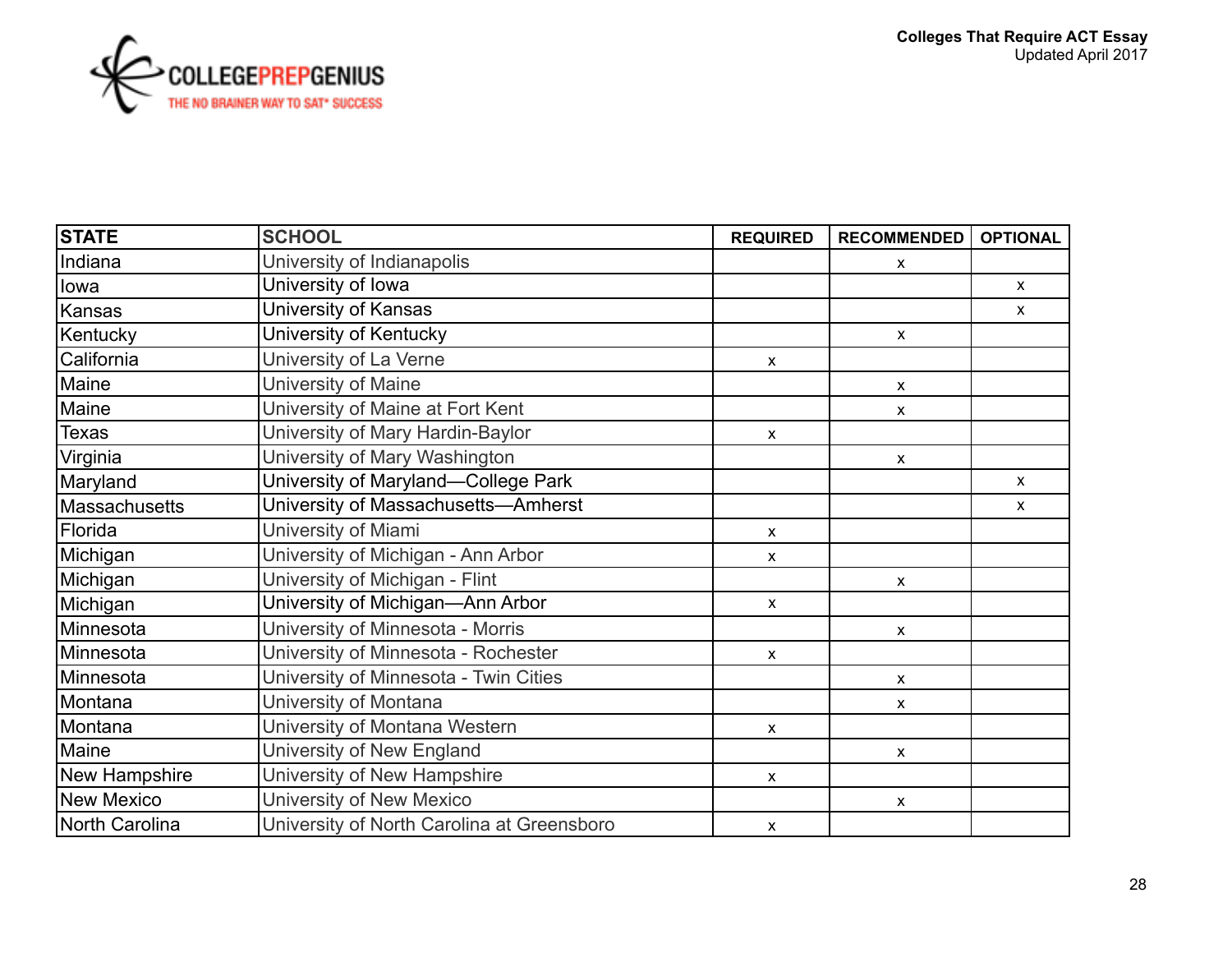

| <b>STATE</b>          | <b>SCHOOL</b>                              | <b>REQUIRED</b> | <b>RECOMMENDED</b>        | <b>OPTIONAL</b> |
|-----------------------|--------------------------------------------|-----------------|---------------------------|-----------------|
| North Carolina        | University of North Carolina at Pembroke   |                 | $\pmb{\mathsf{X}}$        |                 |
| North Carolina        | University of North Carolina at Wilmington | $\mathsf{x}$    |                           |                 |
| California            | University of Northern California          |                 | $\boldsymbol{\mathsf{x}}$ |                 |
| IMinnesota            | University of Northwestern - St Paul       |                 | $\mathsf{x}$              |                 |
| Indiana               | University of Notre Dame                   |                 | $\boldsymbol{\mathsf{x}}$ |                 |
| Washington            | University of Puget Sound                  |                 | $\boldsymbol{\mathsf{x}}$ |                 |
| California            | <b>University of Redlands</b>              |                 | $\boldsymbol{\mathsf{x}}$ |                 |
| Ohio                  | University of Rio Grande                   |                 | $\mathsf{x}$              |                 |
| Kansas                | University of Saint Mary                   |                 | $\boldsymbol{\mathsf{x}}$ |                 |
| California            | University of San Diego                    | X               |                           |                 |
| California            | University of San Francisco                |                 | $\pmb{\mathsf{X}}$        |                 |
| <b>South Carolina</b> | University of South Carolina - Aiken       |                 | $\boldsymbol{\mathsf{x}}$ |                 |
| <b>South Carolina</b> | University of South Carolina - Columbia    | $\mathsf{x}$    |                           |                 |
| Indiana               | University of Southern Indiana             |                 | $\pmb{\mathsf{X}}$        |                 |
| Maine                 | University of Southern Maine               |                 | $\boldsymbol{\mathsf{x}}$ |                 |
| <b>Texas</b>          | University of St. Thomas                   | $\mathsf{x}$    |                           |                 |
| Florida               | University of Tampa                        |                 | $\mathsf{x}$              |                 |
| Texas                 | University of Texas at Austin              | $\mathsf{x}$    |                           |                 |
| Texas                 | University of Texas at Dallas              | $\mathsf{x}$    |                           |                 |
| Texas                 | University of Texas at San Antonio         | $\mathsf{x}$    |                           |                 |
| <b>Texas</b>          | University of Texas at Tyler               |                 | $\boldsymbol{\mathsf{x}}$ |                 |
| <b>Washington DC</b>  | University of the District of Columbia     |                 | $\boldsymbol{\mathsf{x}}$ |                 |
| Pennsylvania          | University of the Sciences in Philadelphia | $\mathsf{x}$    |                           |                 |
| Tennessee             | University of the South                    |                 | $\boldsymbol{\mathsf{x}}$ |                 |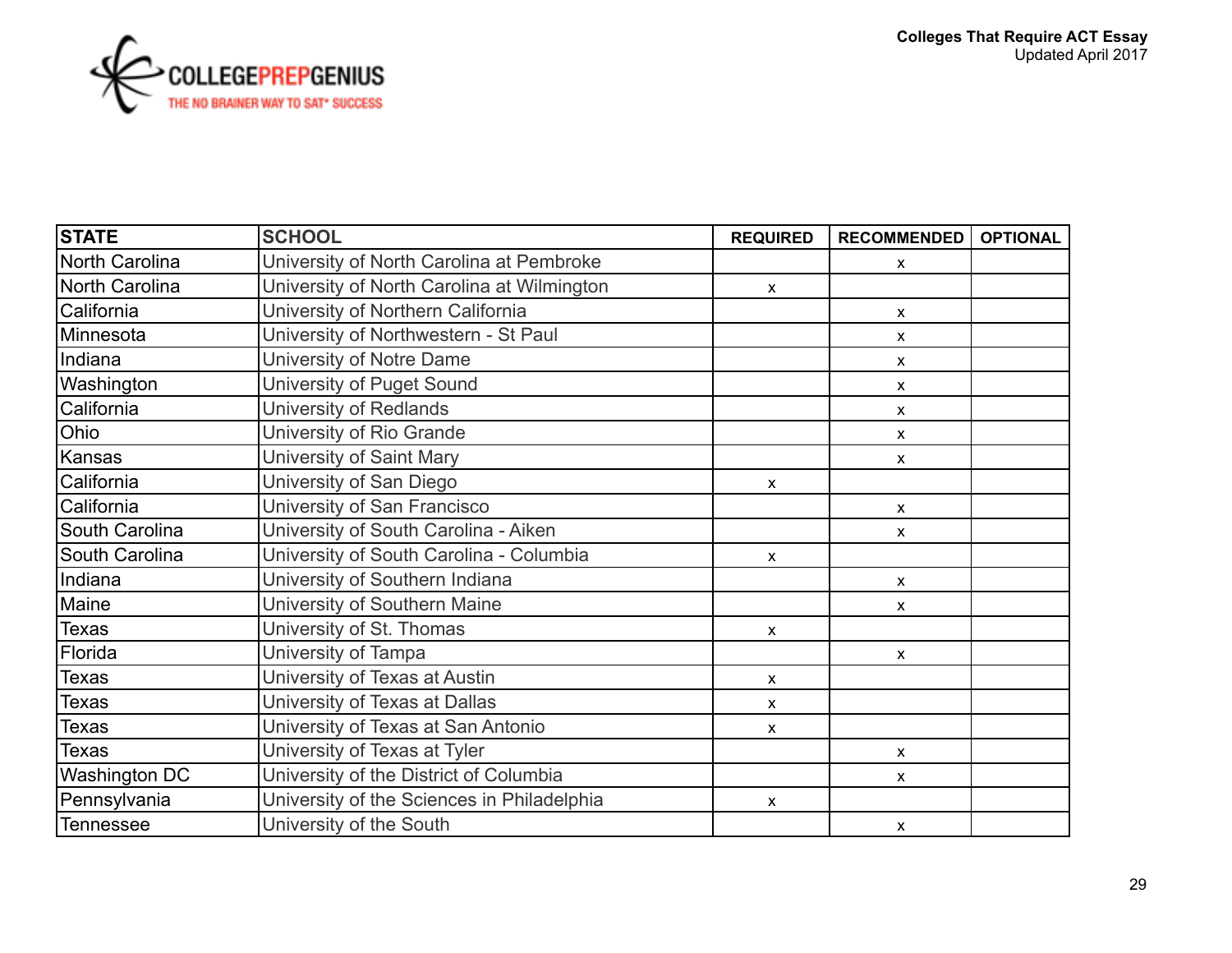

| <b>STATE</b>   | <b>SCHOOL</b>                               | <b>REQUIRED</b>           | <b>RECOMMENDED</b>        | <b>OPTIONAL</b> |
|----------------|---------------------------------------------|---------------------------|---------------------------|-----------------|
| New Mexico     | University of the Southwest                 |                           | $\boldsymbol{\mathsf{x}}$ |                 |
| Virgin Islands | University of the Virgin Islands            | $\pmb{\chi}$              |                           |                 |
| Ohio           | University of Toledo                        | X                         |                           |                 |
| Virginia       | University of Virginia                      |                           | $\pmb{\chi}$              |                 |
| Washington     | University of Washington (Seattle)          |                           | $\boldsymbol{\mathsf{x}}$ |                 |
| Washington     | University of Washington Bothell            |                           | $\boldsymbol{\mathsf{x}}$ |                 |
| Washington     | University of Washington Tacoma             | X                         |                           |                 |
| Georgia        | University of West Georgia                  |                           | $\boldsymbol{\mathsf{X}}$ |                 |
| Ohio           | <b>Urbana University</b>                    |                           | $\pmb{\chi}$              |                 |
| Missouri       | <b>Urshan College</b>                       | $\pmb{\chi}$              |                           |                 |
| Pennsylvania   | <b>Ursinus College</b>                      |                           | $\pmb{\mathsf{X}}$        |                 |
| Ohio           | <b>Ursuline College</b>                     |                           | $\pmb{\mathsf{X}}$        |                 |
| New York       | <b>US Military Academy</b>                  | $\mathsf{x}$              |                           |                 |
| Indiana        | <b>Valparaiso University</b>                |                           | $\boldsymbol{\mathsf{x}}$ |                 |
| Illinois       | VanderCook College of Music                 |                           | X                         |                 |
| Vermont        | <b>Vermont Technical College</b>            |                           | $\boldsymbol{\mathsf{x}}$ |                 |
| Pennsylvania   | <b>Villanova University</b>                 | $\boldsymbol{\mathsf{x}}$ |                           |                 |
| South Carolina | <b>Voorhees College</b>                     |                           | $\boldsymbol{\mathsf{x}}$ |                 |
| Indiana        | Wabash College                              |                           | X                         |                 |
| Ohio           | <b>Walsh University</b>                     |                           | $\boldsymbol{\mathsf{x}}$ |                 |
| Maryland       | <b>Washington Adventist University</b>      | X                         |                           |                 |
| Pennsylvania   | <b>Waynesburg University</b>                |                           | X                         |                 |
| New York       | <b>Webb Institute of Naval Architecture</b> |                           | X                         |                 |
| Florida        | <b>Webber International University</b>      |                           | X                         |                 |